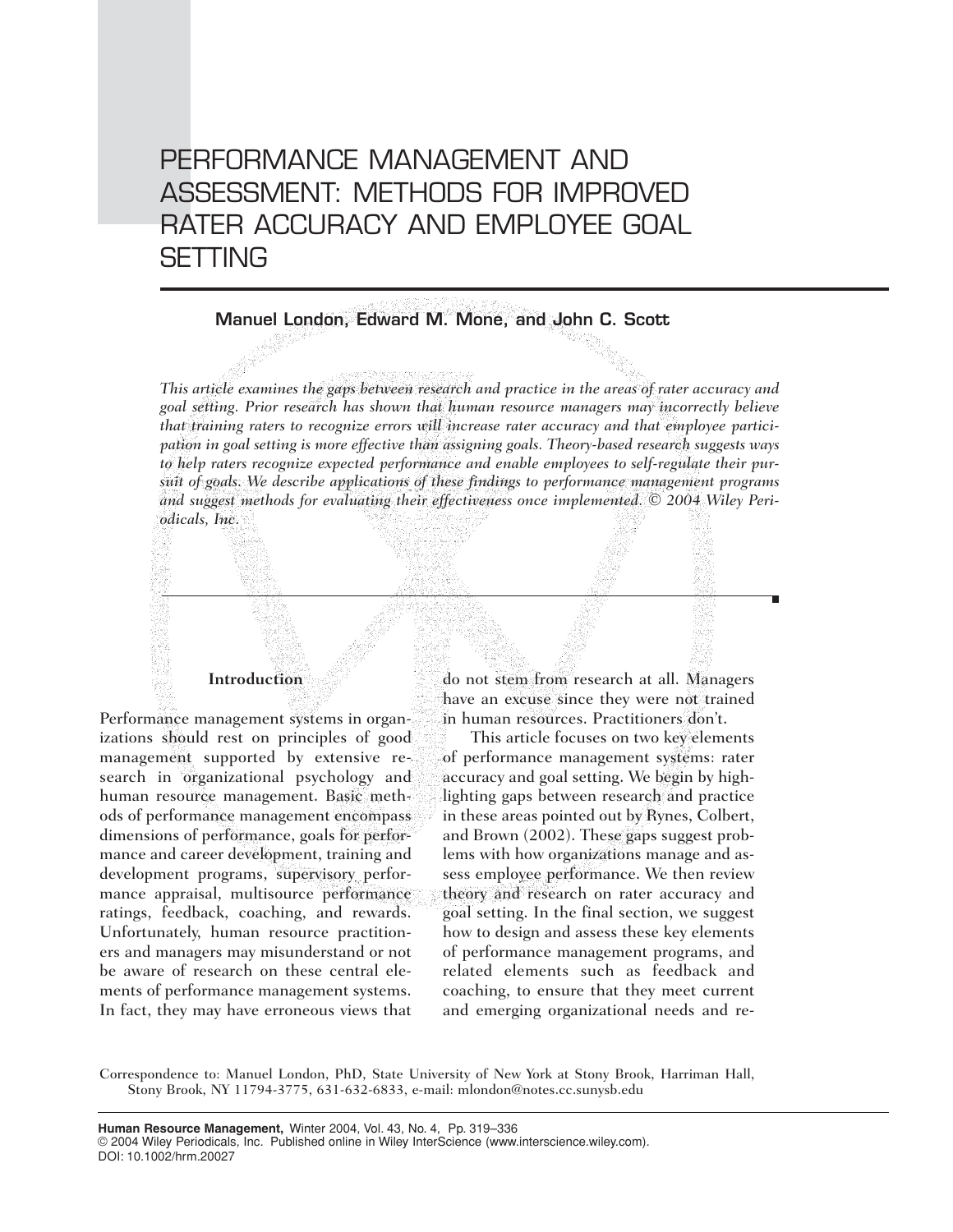flect new knowledge in organizational psychology and human resource management.

#### **What Practitioners Don't Know**

*…research, however, has not infiltrated the minds and practice of human resource managers*

Regarding rater accuracy in performance appraisal and the value of rater training, 75% of Rynes et al.'s (2002) sample *incorrectly* believed that most errors in performance appraisal can be eliminated by providing training that describes the kinds of errors managers tend to make and suggesting ways to avoid them. Perhaps this kind of training is viewed as a panacea to cure all ills, but how can practitioners be fully aware of the kind of errors raters make and the extent to which these errors affect rater accuracy? Regarding employee participation and goal setting, 82% of their sample *incorrectly* believed that, on average, encouraging employees to participate in decision making is generally more effective for improving organizational performance than establishing performance goals. The presumed value of participation appears to be ingrained in the zeitgeist of what HR professionals think is good management practice. Isn't goal setting, participation in decision making, and objective feedback what management by objectives (MBO; Drucker, 1954; Rodgers & Hunter, 1991) is all about, and isn't this a tried and true management technique?

Oddly, research on the topics of rater error and goal setting are in the mainstream of organizational psychology. This research, however, has not infiltrated the minds and practice of human resource managers, as evidenced by the recent increased attention in the HR practitioner and management literatures regarding HR systems often being deficient and even demotivating. There are several probable reasons for this:

- The misuse of methods, poor program development, and lack of program evaluation, or simply that researchers may not be clearly communicating the practical aspects of their results.
- HR practitioners may not recognize the context—what's happening in their organizations that can influence the application of this research.

They may not understand and apply evaluation methods, including pilot testing, ongoing tracking of results, and measurement of independent and objective outcomes.

- HR practitioners might not be choosing the right methods for the right purposes. For instance, organizations may turn to ratings from subordinates (upward ratings) and multisource (360-degree) feedback (ratings from subordinates, peers, and customers) to supplement ratings from the immediate supervisor. However, these methods of collecting ratings from sources other than the supervisor were designed for development, and their use for administration reduces their reliability and validity (Greguras, Robie, Schleicher, & Goff, 2003). The larger problem may be trying to combine the two uses of multisource ratings—feedback and decision making—when the two functions run at cross-purposes.
- HR practitioners might not be choosing the appropriate criteria to evaluate performance management programs. Organizations may expect that these programs will affect bottomline outcomes at the organization or company level, outcomes that are influenced by many factors, while the programs were designed to affect individual learning and behaviors that have only indirect and long-term effects on bottom-line outcomes.
- New appraisal and goal-setting methods may be implemented quickly with little attention to interpersonal dynamics and psychometric testing and refinements to ensure reliability and validity. These methods may not be evaluated to determine whether they are operating as intended in comparison with the methods they replaced or control groups.

#### **Research Findings on Rater Accuracy and Participation in Goal Setting**

The research on rater accuracy and participation in goal setting is not new, but it is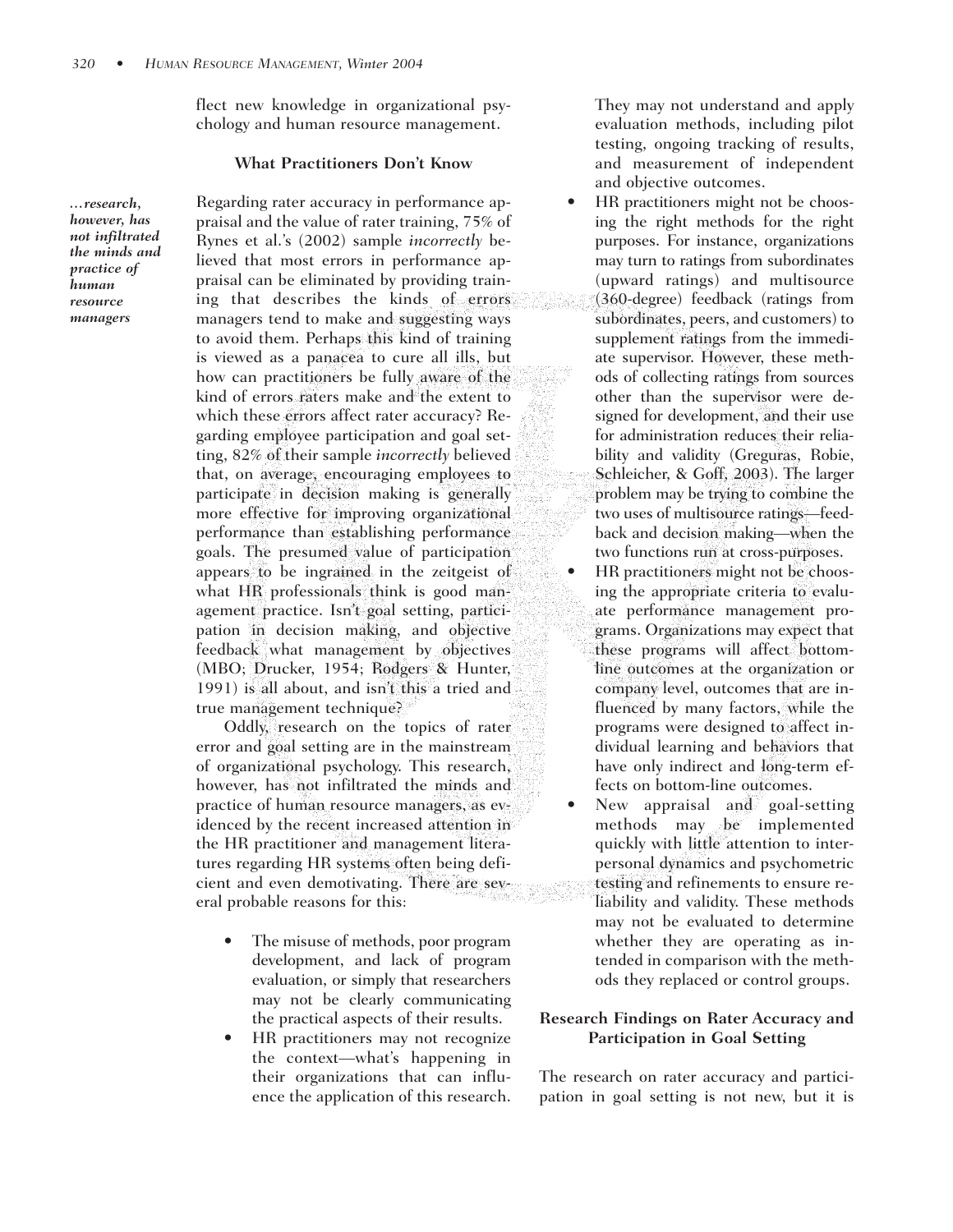worthwhile to review in light of Rynes et al.'s (2002) findings to better understand why these areas are not well known or understood. We do not attempt to review the large body of empirical research on performance appraisal or goal setting. Instead, we focus on key empirical/theory-based findings and how they generalize to what can be put into action. Table I summarizes these findings and their implications.

### *Rater Training in Performance Appraisal*

**TABLE I**

Hedge and Kavanagh (1988) noted that early approaches to rater training were concerned with eliminating rating errors, such as leniency, halo (letting a positive evaluation on

**Summary of Findings and Implications for Practice**

one performance dimension influence ratings on other performance dimensions), and range restriction (using only one portion of the scale—for instance, just the middle categories). Rater error training (RET) cautioned raters to avoid these errors and was effective in doing so. However, RET may teach raters to use inappropriate response sets, such as being sure to use the full range of the response scale, even when this isn't appropriate (Bernardin & Buckley, 1981). On the other hand, Hakel (1980, cited in Hedge & Kavanagh, 1988) noted that rating errors might not be errors at all. Hakel suggested that rating errors should be called rating effects, since a rating effect, such as leniency, may indeed be an accurate reflection of an

# *Rater Training in Performance Appraisal* Hedge & Kavanagh (1988) Rater error training may teach raters to use Rater errors should be called rating Bernardin & Buckley (1981) inappropriate response sets. Effects, which may be accurate reflections Hakel (1980) **of performance; reducing rating effects** of performance; reducing rating effects Bernardin & Buckley (1981) Identify norms for effective performance Frame-of-reference training provides Woehr (1994) behaviors as standard frames of reference. examples of good, average, and poor Sulsky & Balzer (1988) The average correlation between rating Do not use rating effects as indirect Murphy & Balzer (1989) effects and direct measures of accuracy is low. measures of accuracy. Stamoulis & Hauenstein (1993) Frame-of-reference training helps distinguish Frame-of-reference and rater error training between dimensions; rater error training can be beneficial for different purposes. increases accuracy of rating favorability; both (See Table II.) forms of training improve discrimination among ratees. DeNisi & Peters (1996) Structured diary keeping and recall increased Training methods should help raters ratees' positive reactions, recall, and accuracy organize information into clear<br>of rating level and discrimination between performance categories and store of rating level and discrimination between and within ratees.  $\qquad \qquad$  information by person and category. DeNisi (1996) Determine performance theories that guide Help raters understand expected

these theories to performance judgments.

**Source Source Application** Finding *Source Application* 

may decrease rating accuracy.

performance for each behavioral dimension. It helps raters identify and classify performance correctly.

raters' evaluations and best fit their performance and how to spot and record organizations, and train raters to apply behaviors that reflect that performance.

*(continued)*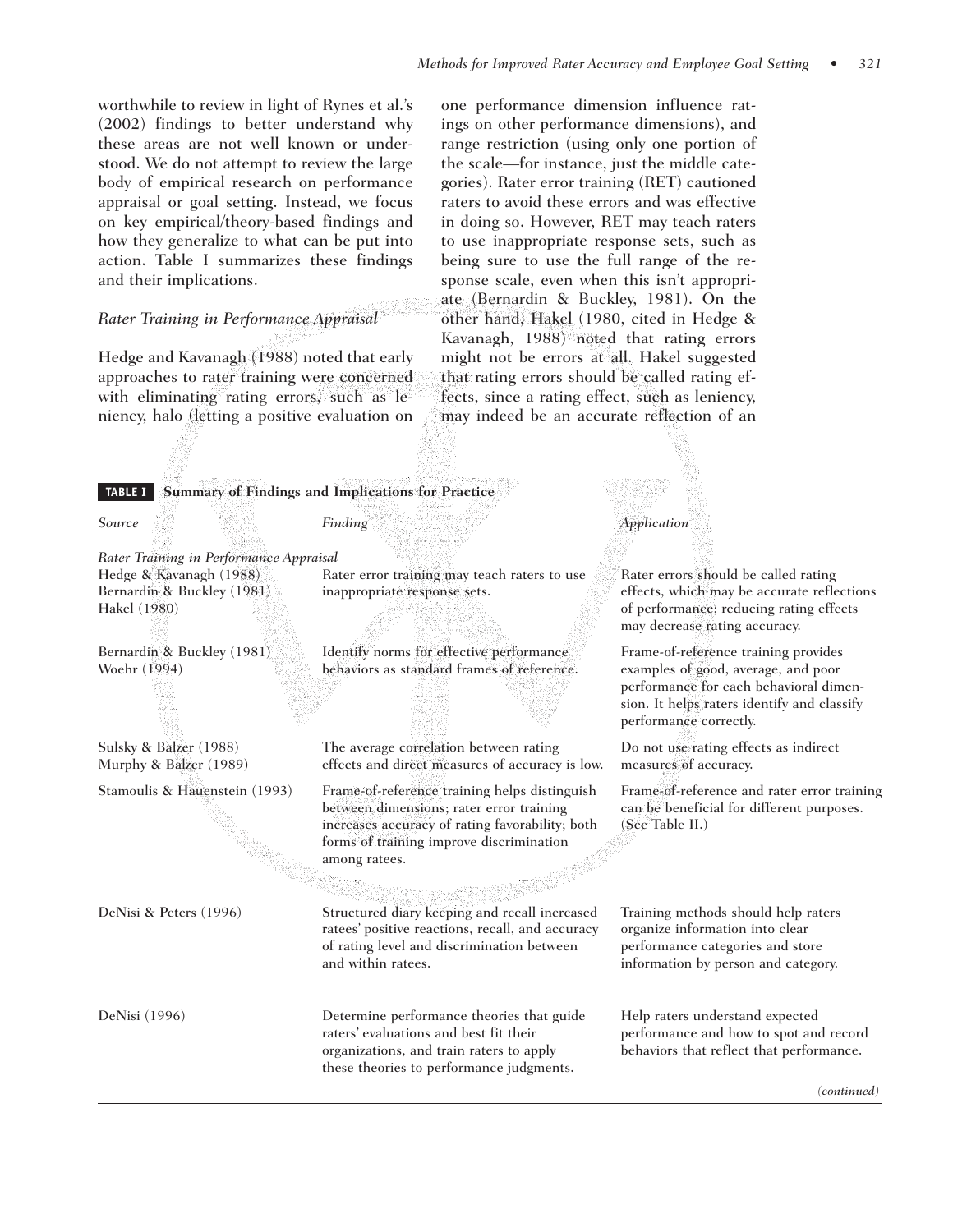| Source                                                                              | Finding                                                                                                                                                                                                                                    | Application                                                                                                                                                  |
|-------------------------------------------------------------------------------------|--------------------------------------------------------------------------------------------------------------------------------------------------------------------------------------------------------------------------------------------|--------------------------------------------------------------------------------------------------------------------------------------------------------------|
| Goal Setting and Participation                                                      |                                                                                                                                                                                                                                            |                                                                                                                                                              |
| Locke & Latham (2002)                                                               | Participation in goal setting does not affect<br>performance when goal difficulty is held<br>constant.                                                                                                                                     | Be sure goals are challenging, whether<br>individuals participate in setting their own<br>goals or the goals are assigned.                                   |
| Latham & Saari (1979)<br>Latham & Marshall (1982)<br>Latham, Steele, & Saari (1982) | Setting specific, challenging goals results in<br>higher performance than urging people to do<br>their best.                                                                                                                               | Be sure goals are specific.                                                                                                                                  |
| Latham, Erez, & Locke (1988)                                                        | Goals that are assigned without explanation<br>lead to lower performance than goals that<br>are set participatively.                                                                                                                       | Explain the reason for goals that are<br>assigned.                                                                                                           |
| Locke, Alavi, & Wagner (1997)                                                       | Participation in goal setting has cognitive value<br>by increasing information exchange about how<br>to achieve goals and thereby increasing<br>self-confidence.                                                                           | Involve employees in discussions about<br>goal difficulty and ways of achieving goals.                                                                       |
| Latham & Yukl (1976)<br>Latham, Mitchell, & Dosset (1978)                           | Participation in goal setting results in setting<br>more difficult goals; this, in turn, increases<br>performance.                                                                                                                         | Involve employees in setting goals because<br>they will set more difficult goals for<br>themselves, and goal difficulty will prompt<br>more effort.          |
| Locke & Latham (1990)<br>Klein, Wesson, Hollenbeck, &<br>Alge (1999)                | Commitment to goals is related to performance; Focus on ways to increase goal<br>incentives, competition, and leader's power<br>increase commitment. Goal commitment<br>enhances the positive effect of goal difficulty<br>on performance. | commitment-e.g., establish rewards for<br>goal accomplishment.                                                                                               |
| Locke (1991)<br>Locke & Latham (2002)                                               | Goal motivation increases with participation in Involve employees in setting goals to<br>goal setting, commitment to the goals, and<br>belief that the goals can be accomplished.                                                          | increase their commitment and<br>self-efficacy.                                                                                                              |
| Latham $(2002)$<br>Locke & Latham (2002)                                            | Feedback helps goal achievement.                                                                                                                                                                                                           | Provide feedback to help employees<br>calibrate their progress toward a goal.                                                                                |
| Ilgen, Fisher, & Taylor (1979)<br>London $(2003)$                                   | Feedback focuses attention on goals, helps<br>discover errors, maintains goal direction, and<br>provides information on capabilities and effort<br>needed for goal achievement.                                                            | Provide feedback to enhance goal<br>achievement.                                                                                                             |
| Locke & Latham (2002)<br>Bandura (1997)                                             | Training programs to enhance self-regulation<br>teach employees to set specific challenging<br>goals and monitor how their environment<br>affects performance.                                                                             | In designing performance management<br>programs, include training in<br>self-regulation to help employees<br>overcome barriers.                              |
| Oettingen, Pak, & Schnetter (2001)                                                  | Self-regulation reduces decision time,<br>increases planning, controls attention, and<br>reduces impulses that are not task-related.                                                                                                       | Support and reinforce self-regulation to<br>maintain goal direction, attention to effort<br>needed to accomplish goals, and<br>recognition of goal outcomes. |

#### **Summary of Findings and Implications for Practice TABLE I**

employee's performance. So although training to reduce the rating effect may reduce errors, it may also result in inaccurate ratings.

One way to help raters make correct behavioral observations and increase their rating accuracy is called frame-of-reference (FOR) training (e.g., Bernardin & Buckley, 1981). First, norms for effective performance behaviors are identified, and these norms become the standard frame of refer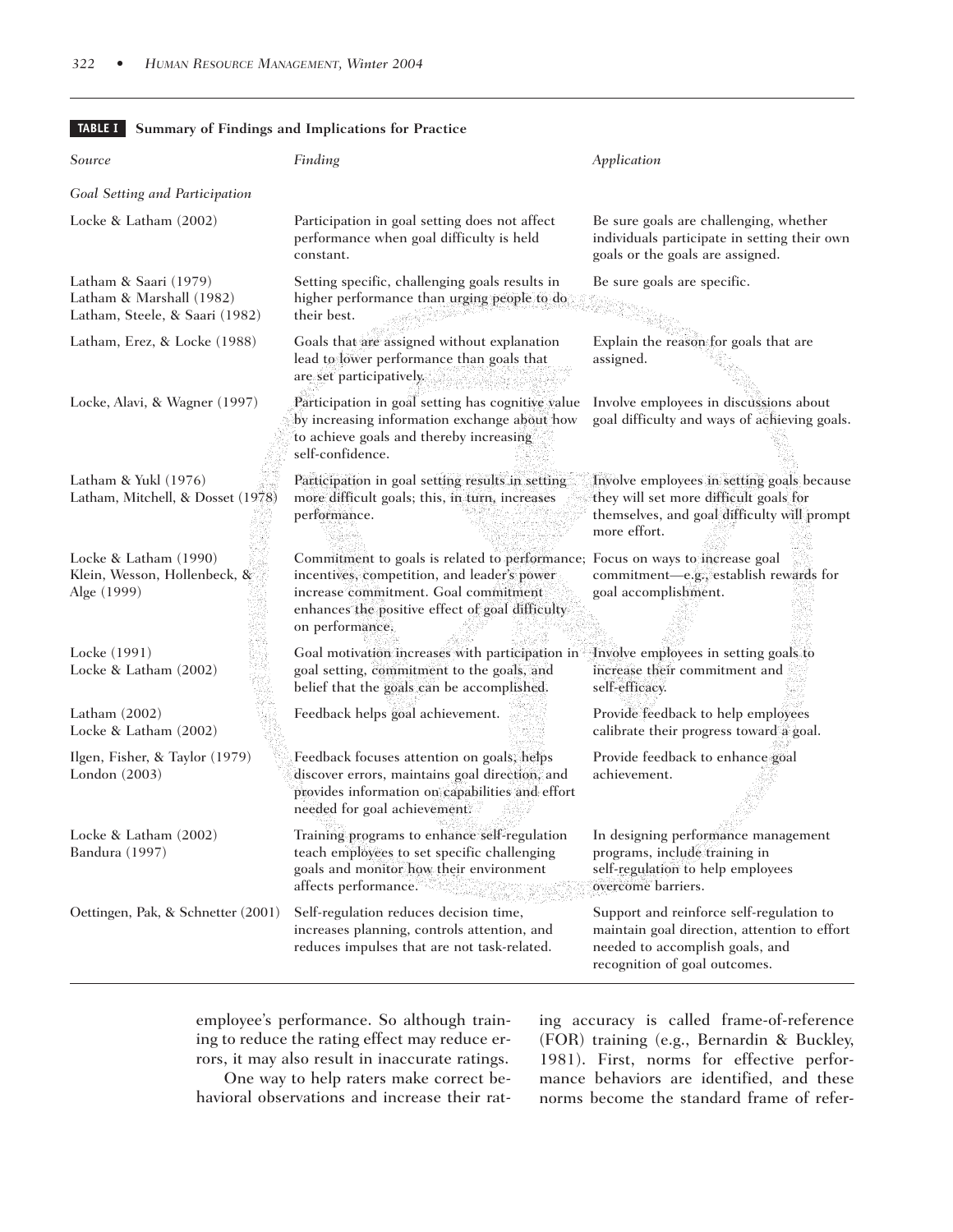ence. FOR training, which provides raters examples of good, average, and poor performance for each behavioral dimension, helps raters identify and classify observed performance correctly. As a result of this training, raters develop shared performance schema for processing information (Woehr, 1994), and the schema help increase the recall of behavioral performance information and produce more accurate ratings. A second way to help raters is through training that focuses on the judgments or decisions raters make when evaluating the behaviors they observe. In this approach, raters listen to a videotaped lecture and learn about intuitive and formal decision-making strategies, as well as the costs and benefits of formal versus intuitive strategies. They also learn about inferential errors, such as inappropriate causal inference or giving more weight to a behavior than it deserves.

Hedge and Kavanagh (1988) compared rater error (response set) training, observation training, and decision-making training. They found that traditional rater error training reduced rating effects, but it also had a negative effect on rating accuracy (the correlation between the rater's ratings on a dimension for all employees rated and the mean ratings provided by expert judges). Observation and decision-making training increased rating accuracy but did not reduce the classic rating effects.

While rating effects are indirect measures of rater accuracy, direct measures of accuracy include the overall level of ratings (called elevation); discriminating among employees (differential elevation); discriminating among dimensions of job performance (stereotype accuracy); and discriminating among ratees within dimensions (differential accuracy) (derived from Cronbach, 1955; see Sulsky & Balzer, 1988, for a review of performance appraisal studies using these accuracy measures). Murphy and Balzer's (1989) metaanalysis found that the average correlation between rating effects (an indirect measure) and Cronbach's direct measures was extremely low (.05). They recommended not using rating effects as indirect measures of accuracy, since there is no way to tell whether observed rating effects are too large, too small, or correct,

since the measures in and of themselves are not compared to true ratings or scores.

Different aspects of accuracy may be useful for different purposes. Elevation and differential elevation are the most important measures of accuracy for making inter-individual decisions because they drive and validate personnel decisions. Elevation and differential elevation may not be the most valuable measures of accuracy when the goal of the measurement process is accurate assessment of individual strengths and weaknesses. Discriminating among ratees within dimensions (differential accuracy) is important for the accuracy of personnel placement decisions (Murphy & Balzer, 1989).

Later research found that raters who received FOR training were the most accurate in discriminating among behavioral dimensions of job performance (stereotype accuracy) and discriminating among ratees within dimensions (differential accuracy), while those who received RET were most accurate on elevation (level of ratings), and raters who received either RET or FOR training improved their ability to discriminate among ratees (Stamoulis & Hauenstein, 1993). Therefore, rater error training would be more useful when the primary goal of appraisal is to distinguish accurately among workers, while frame-of-reference training would be more useful when the primary goal of the appraisal system is to provide accurate developmental feedback to workers.

DeNisi and Peters (1996) observed that studies dealing with cognitive processes in performance appraisals, such as those cited above, were conducted in laboratory settings, often with college student subjects. They conducted field experiments in two organizations to evaluate the effects of two interventions aimed at helping raters to better organize performance information in memory. The two interventions were structured diary keeping and structured recall (structured recall asks raters to record, from memory, all critical incidents of performance they observed). They found that the two interventions increased raters' positive reactions to the appraisal process, enhanced their ability to recall performance information, and resulted in ratings that were less elevated and more dis-

*Later research found that raters who received FOR training were the most accurate in discriminating among behavioral dimensions of job performance…*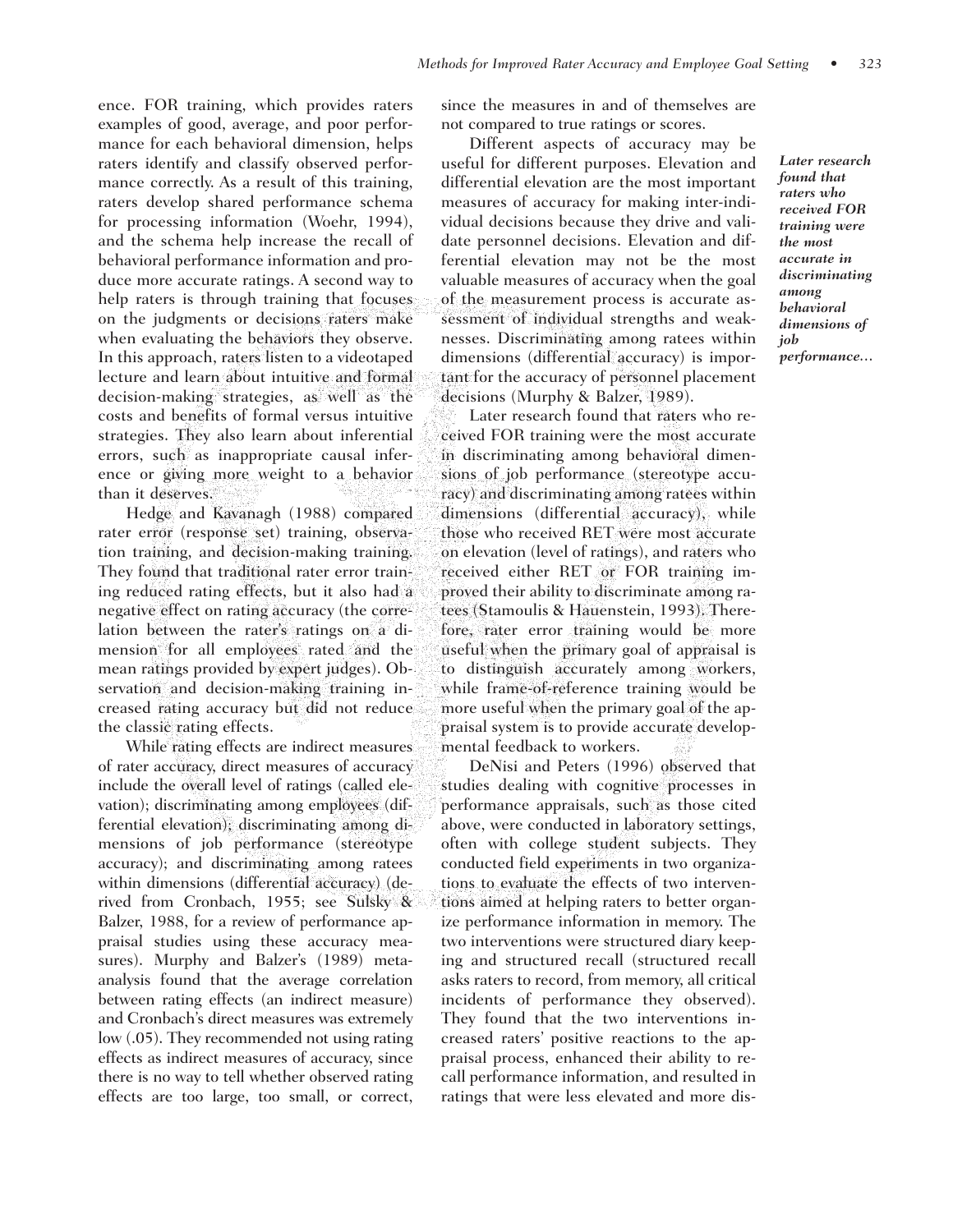*…rater training can be valuable, but don't educate raters about the errors they make. Rather, help raters understand the nature of expected performance and how to spot and record behaviors that reflect that performance.*

criminating between and within ratees. Structured diary keeping and structured recall work in the same way as FOR training to help raters organize information. While FOR training provides raters with performance categories for organizing information before they actually acquire it, diary methods and structured recall help raters store information by person or task (that is, performance dimension) or organize information after it has been encountered and encoded but before it is actually used in making ratings.

DeNisi (1996) concluded that rater error training does not increase rater accuracy and that a more effective approach may be to study performance theories that guide raters' evaluation processes, determine the theories that best fit their organizations, and train raters to comprehend and apply those theories. DeNisi also noted that the quality of ratings can be improved if raters know the performance expectations and job behaviors desired by the organization and if they are provided formats to gather and interpret performance information and make judgments about it. This may be a subtle distinction. That is, rater training can be valuable, but don't educate raters about the errors they make. Rather, help raters understand the nature of expected performance and how to spot and record behaviors that reflect that performance. By the way, we do not mean to imply that rater training is the solution to all accuracy problems. Rating format and rating conditions (e.g., the opportunity to observe relevant behaviors, incentives/disincentives to providing accurate ratings) may affect the ability and willingness of raters to provide accurate ratings. The tools raters use and the social forces that encourage or, more often, discourage accurate ratings are also important.

Table II highlights the purposes, content, weaknesses, and uses of different rater training methods. The table emphasizes that different training methods affect different conceptualizations of accuracy and, therefore, have different uses.

#### *Goal Setting and Participation*

The idea that goal setting is likely to be more effective when people participate in setting goals than when goals are assigned to them stems from the notion that participation increases commitment to the goal. The presumption is that people who participate in setting goals are likely to be more motivated to achieve them than those who are given goals created by others. In a review of literature on this topic, Locke and Latham (2002) reported that when goal difficulty is held constant, the performance of those who participate in setting goals does not differ significantly from the performance of those who were assigned goals. In fact, both a participatively set goal and an assigned goal resulted in higher performance than merely urging people to do their best (cf. Latham & Marshall, 1982; Latham & Saari, 1979; Latham, Steele, & Saari, 1982). However, an assigned goal is only as motivating as one that is set participatively as long as the reason for the goal is given; if the goal is assigned without explanation, it leads to lower performance than a participatively set goal (Latham, Erez, & Locke, 1988). Locke, Alavi, and Wagner (1997) discovered that the benefit of participation in goal setting is cognitive, not motivational. Participation engenders information exchange, for instance, about strategies to achieve the goal and such discussions increase self-confidence in the ability to do so. However, participation in goal setting results in setting more difficult goals than those who are assigned goals (Latham & Yukl, 1976; Latham, Mitchell, & Dosset, 1978), and more difficult goals, not necessarily having participated in setting the goals, leads to higher performance.

Although participation doesn't have the expected effect on goal commitment, goal commitment can be increased in other ways. Employees' commitment to assigned goals can be increased by incentives, competition, and the leader's power (Locke & Latham, 1990). Commitment to assigned goals is important because it increases the relationship between goal difficulty and performance. A meta-analysis of 83 independent studies revealed that goal commitment has a strong, positive influence on performance (Klein, Wesson, Hollenbeck, & Alge, 1999). Furthermore, the meta-analysis revealed that goal commitment is higher when people find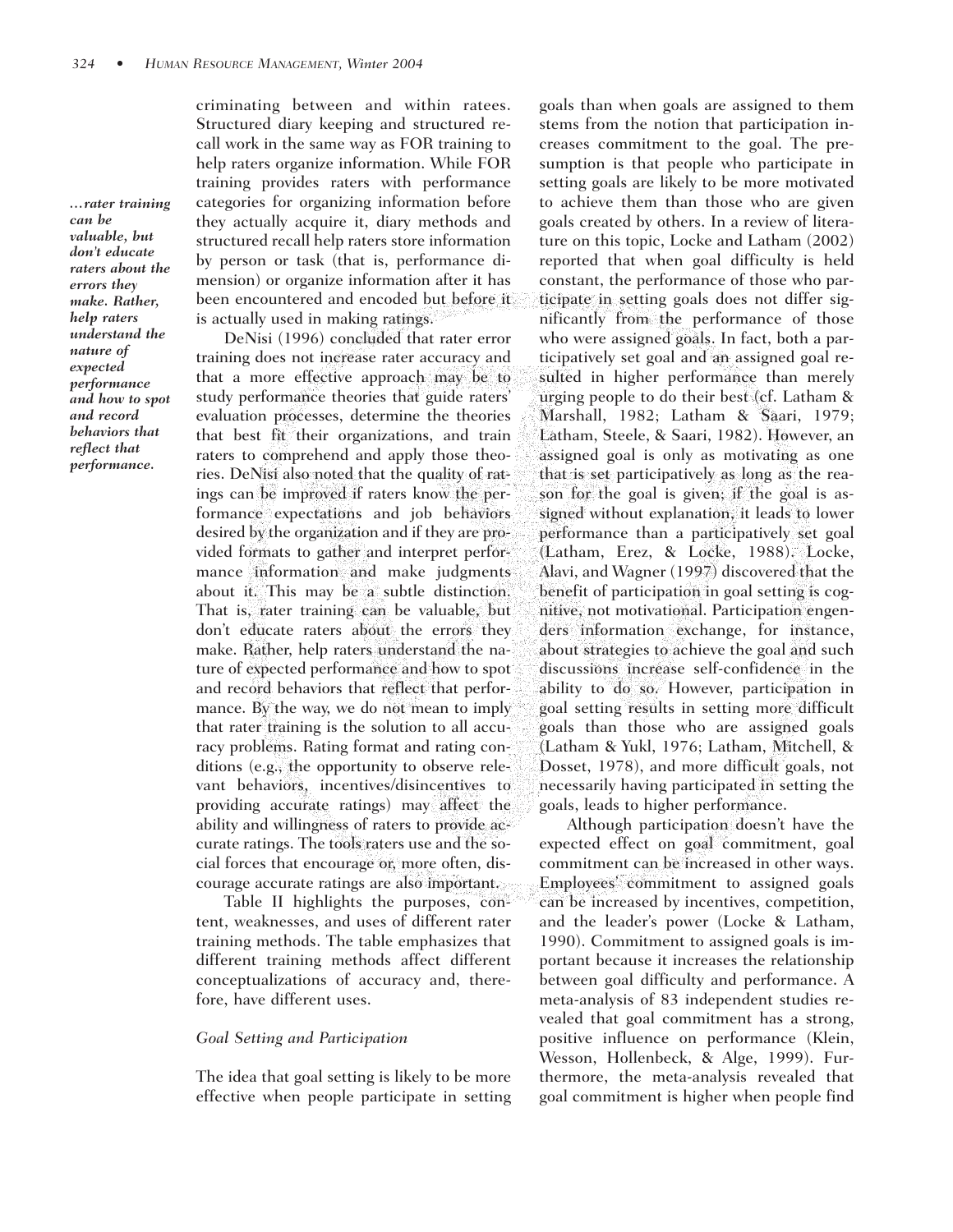| Type of Rater Training<br>Rater Error (RET)                        | Primary Purpose<br>Conscious awareness of<br>possible errors;<br>discriminating among<br>ratees (differential<br>elevation)                                                                               | Content of Training<br>Focus, e.g., on<br>leniency, halo,<br>range restriction                                                                                   | Liability of Approach<br>May use inappropriate<br>response sets, may be a<br>"rating effect," can<br>reduce the rating effect<br>but may also<br>lower accuracy                                                                                                                       | Primary Value<br>Use to make decisions<br>that require<br>distinguishing<br>accurately among<br>employees—e.g.,<br>compensation decisions                                                                |
|--------------------------------------------------------------------|-----------------------------------------------------------------------------------------------------------------------------------------------------------------------------------------------------------|------------------------------------------------------------------------------------------------------------------------------------------------------------------|---------------------------------------------------------------------------------------------------------------------------------------------------------------------------------------------------------------------------------------------------------------------------------------|----------------------------------------------------------------------------------------------------------------------------------------------------------------------------------------------------------|
| Frame-of-Reference<br>(FOR)                                        | Develop shared<br>performance schema;<br>discriminating among<br>dimensions of<br>performance (stereotype<br>accuracy) and<br>discriminating among<br>ratees within dimensions<br>(differential accuracy) | Examples of normative<br>(poor, average, good)<br>behaviors for<br>behavioral dimensions                                                                         | Does not reduce<br>rating effect                                                                                                                                                                                                                                                      | Use to make decisions<br>that require comparing<br>employees on different<br>performance<br>dimensions-e.g., job<br>assignments and<br>placements, and feed-<br>back for development<br>and goal setting |
| Decision-Making<br>Strategies                                      | How to gather, retrieve,<br>and weight information<br>about performance to<br>make decisions                                                                                                              | Formal and intuitive<br>strategies                                                                                                                               | Focuses more on the<br>application of<br>performance information<br>than its accuracy                                                                                                                                                                                                 | Increases awareness of<br>decision-making<br>strategies; use to apply<br>performance informa-<br>tion to make decisions<br>about employees                                                               |
| <b>Structured Diary</b><br>Keeping and<br><b>Structured Recall</b> | How to store<br>performance<br>information by person<br>or trait and how to<br>organize performance<br>data after it is encoded                                                                           | Establishing and using<br>a structure for the<br>ongoing recording of<br>performance data<br>and retrieving it when<br>needed                                    | Employees need to be<br>disciplined to record<br>observations and critical<br>incidents when they<br>happen and be able<br>to recall details; focuses<br>on content of<br>information, not how to<br>evaluate it                                                                      | Use for feedback<br>discussions about<br>specific behaviors and<br>performance outcomes;<br>also use to gather<br>information                                                                            |
| Performance Theory                                                 | How to identify and<br>apply the organization's<br>and rater's theory of<br>performance to<br>increase accuracy                                                                                           | Communicating the<br>performance expected<br>and desired behaviors;<br>provide formats for<br>interpreting<br>performance and<br>making judgments<br>$<$ zaq $l$ | Focuses more on<br>understanding<br>differences between<br>dimensions (stereotype<br>accuracy) than<br>distinguishing between<br>employees (differential<br>elevation) and<br>understanding<br>differences between<br>employees on different<br>dimensions (differential<br>accuracy) | Use for feedback and<br>goal-setting discussions<br>that require<br>differentiating elements<br>of performance                                                                                           |

#### **Rater Training—Purposes, Liabilities, and Strengths TABLE II**

the goal to be attractive and likely to lead to positive outcomes, and that goal commitment is not highly related to people's abilities or desires.

The "motivational hub" of goal setting consists of personal (self-set) goals, goal commitment, and self-efficacy (an individual's belief that he or she can bring about positive outcomes) (Locke, 1991; Locke & Latham, 2002). These are ". . . the most immediate, conscious motivational determinants of action" (Locke & Latham, 2002, p.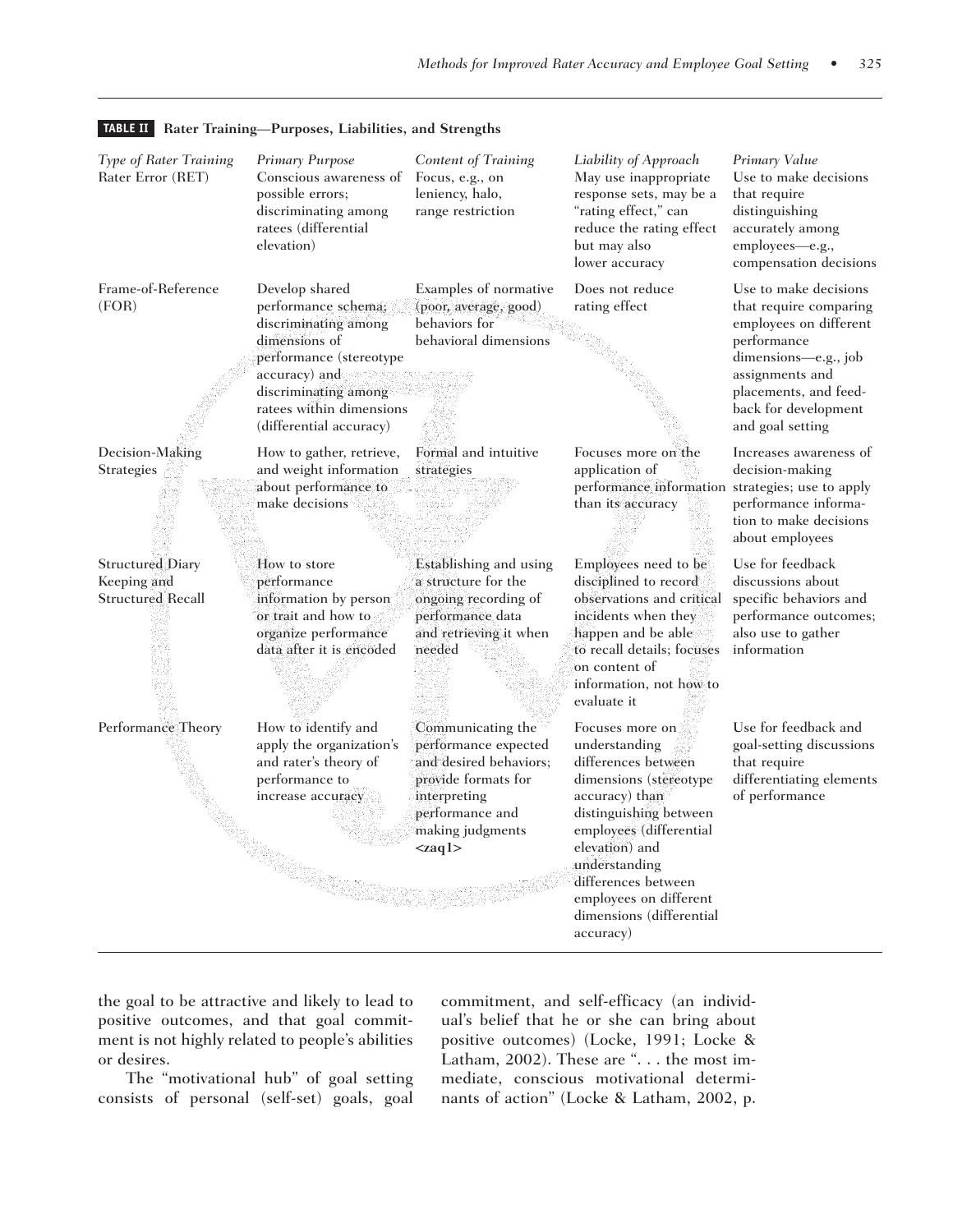709). Although assigning a challenging goal may raise self-efficacy, which, in turn, increases ownership of a goal and performance, self-set goals and self-efficacy will be more highly related when goals are self-set than when they are assigned **<zaq2>** (Locke & Latham, 2002).

Locke and Latham's (1990) goal-setting theory holds that specific and challenging goals lead to higher performance than no goals or setting general goals, such as "try your best." Also, as suggested above, Locke and Latham's (1990) theory holds that people who participate in setting their own goals are likely to set more difficult goals than others will set for them, and that goal difficulty leads to increased commitment to achieving the goals. Feedback and competition have a similar effect on performance. Therefore, the extent to which goals lead to performance depends on participation, commitment, and other elements of the performance management process and the situation, such as feedback (Latham, 2002).

A word about feedback may be useful here, because it plays a key role, along with goal setting, in the self-regulation of performance. Goals and feedback work together to affect goal accomplishment. Employees may provide their own feedback or receive it from others, such as supervisors or peers. Coaches are another source of feedback and support for participation in goal setting. Employees need feedback to help calibrate their progress toward a goal, as well as to suggest ways to adjust the level or direction of their efforts or to shift performance strategies. The combination of goals plus feedback is more effective than goals alone (Locke & Latham, 2002). However, feedback or praise in the form of public recognition or a monetary bonus do not affect performance unless they lead to setting, and committing to, specific and difficult goals (Latham, 2002). Overall, feedback focuses attention on performance goals that are important to the organization, helps discover errors, maintains goal direction, influences new goals, provides information on performance capabilities and how much more effort/energy is needed to achieve goals, and provides positive reinforcement for goal accomplishments

(Ilgen, Fischer, & Taylor, 1979; London, 2003).

Locke's goal-setting theory holds that self-regulation is a key to goal setting (Locke & Latham, 2002). Training programs to enhance self-regulation teach employees to set specific challenging goals, monitor ways in which their environment helped or hindered achievement of their goals, and use verbal self-guidance (Locke & Latham, 2002). Such training in self-regulation enables employees to cope effectively with personal and social barriers to goal accomplishment. This is consistent with Bandura's (1997) social cognitive theory in that the training increased self-efficacy, which enhances goal motivation. Encouraging verbal self-guidance and mental practice (symbolic guided rehearsal of a task before actually doing it) are ways to enhance an individual's self-efficacy.

Employees who operate in a self-regulatory mode in pursuit of a goal take less time to make decisions related to the goal, plan and initiate their actions, control their attention, and inhibit troubling impulses that might otherwise prevent them from sticking with a challenging task (Oettingen, Pak, & Schnetter, 2001). An intervention to help employees maintain their goal-directed behavior is mentally contrasting fantasies about a desired future with aspects of present reality that stand in the way of reaching the desired future (Oettingen et al., 2001). This expectancy-based approach directs what to do and how hard to try.

Table III summarizes different goal-setting approaches: participation, assigning goals, and urging to do one's best.

#### **Research-Based Applications**

In this section, we provide examples of approaches to rater training and goal-setting processes that derive from research.

#### *Rater Training*

Given the low costs associated with online training and Web-based resources, organizations are able to provide a breadth and depth of resources to support the performance

*The "motivational hub" of goal setting consists of personal… goals, goal commitment, and selfefficacy…*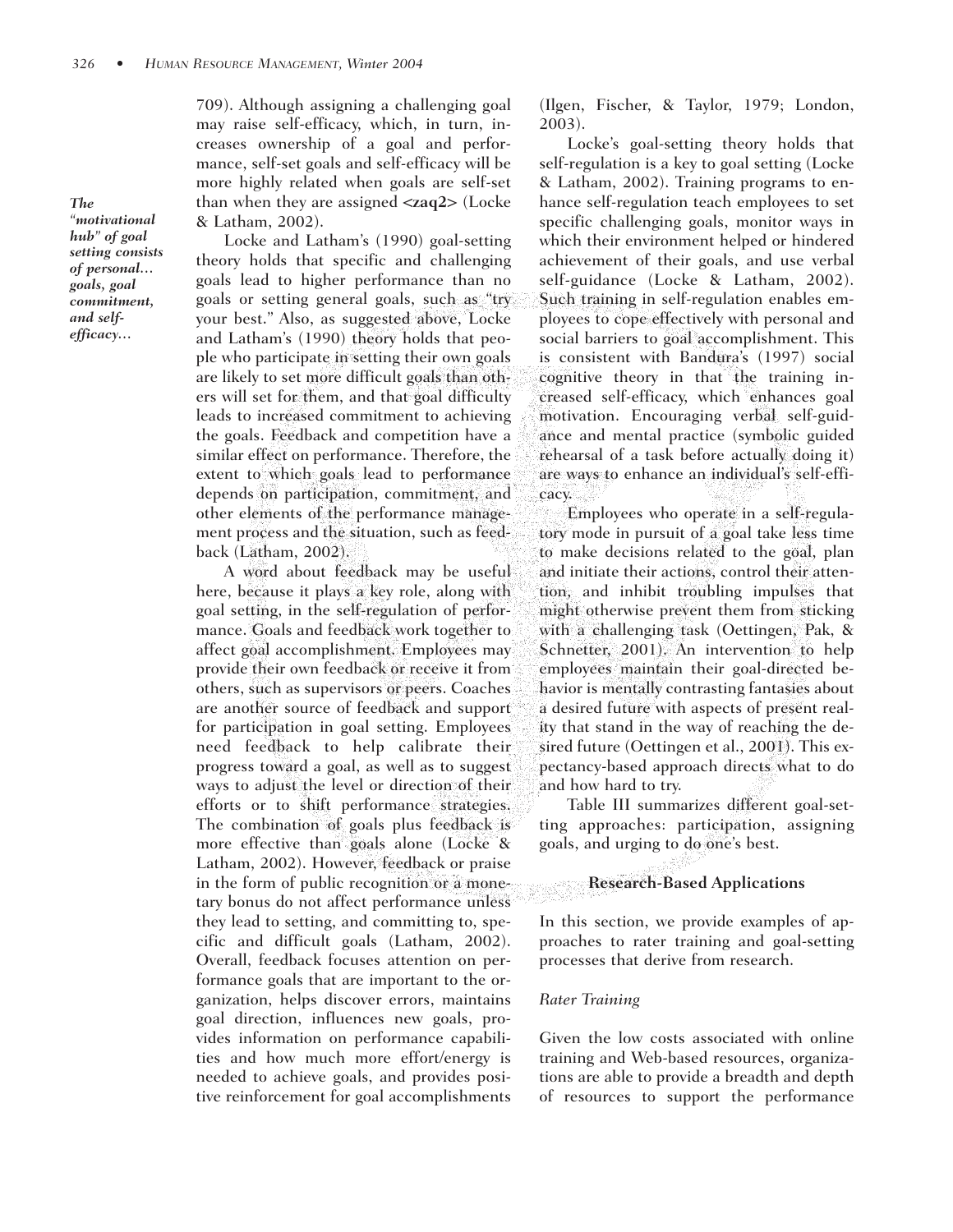| Approach<br>Participation | <b>Impact on Performance</b><br>• Motivation increases<br>• Performance improves | Reason<br>Information exchange results in<br>cognitive benefits; self-confidence<br>in ability is increased | Impact on Goal<br>More difficult goals are set                   |
|---------------------------|----------------------------------------------------------------------------------|-------------------------------------------------------------------------------------------------------------|------------------------------------------------------------------|
| Assigning Goals           | Performance improves, but only<br>if reason for goal is given                    | Increase in performance is<br>partially a result of participation                                           | Goals set are not as difficult as<br>when set with participation |
| Urging To Do Best         | Not the highest possible level of<br>performance                                 | No participation or information<br>exchange<br>101244244444450                                              | Not as difficult                                                 |
|                           |                                                                                  |                                                                                                             |                                                                  |

#### **Goal-Setting Approaches TABLE III**

management process, often with the support of human resource managers who can provide face-to-face consultation when needed. For example, one high-tech firm created a robust performance management Web site on the company's intranet. Designed to help both managers and employees through the process, it covers everything from performance management philosophy to tactics, in the areas of goal setting, rating and evaluation, feedback and coaching, and development. Sections of the Web site are dedicated to explaining the business need and rationale for performance management, as well as for its behavioral model of performance. This company's appraisal process evaluates both progress toward goal attainment (the what) and competency (the how—or the behavior and skills important to success).

When it comes to rater training, this firm uses a combination of rater error training and frame-of-reference training. Embedded in the process is both structured diary keeping and structured recall. The training brings to raters' consciousness the possibility of various errors, but also explains that what looks like, for example, central tendency error may actually be an accurate rating. The company's Web site encouraged raters to be alert to the following errors:

- *Focusing on a Critical Incident*: Basing your assessment on one incident from the appraisal period and disregarding other performance. "Tina single-handedly managed the Chicago relocation."
- *Lower Rating for Less Challenge*: Rating some employees lower than

others because they are in jobs that you believe are less challenging. "Why would anyone want to do administrative work? They must be low performers."

- *Nobody Can Be That Good*: Being an overly stringent rater, believing that no one is capable of "Very Effective" performance. "Samuel is by far the best employee that has ever worked for me, but he would have to walk on water before I give out a 'Very Effective' rating."
- *Similarity*: Giving high ratings to employees who are very similar to you. "Mark reminds me of when I started in technology. I've done well, so he must be a star."
- *Being Influenced by Prior Performance*: Believing that you must have overlooked something. "Pam received the highest rating last year; her performance seems a little off, so I must be overlooking something."
- *Rating for Retention*: Giving your employees higher ratings simply to keep them; ratings should be based on performance. "If I rate Joan low based on her results, she may leave; maybe I should rate her higher to keep her."
- *Style Differences*: Lowering an employee's rating because he or she approaches the work differently than you might. "Tony is too analytical. I can't really relate to him, and he doesn't approach things the way I do; I'm going to have to give him 'Partially Achieved Expected Results.'"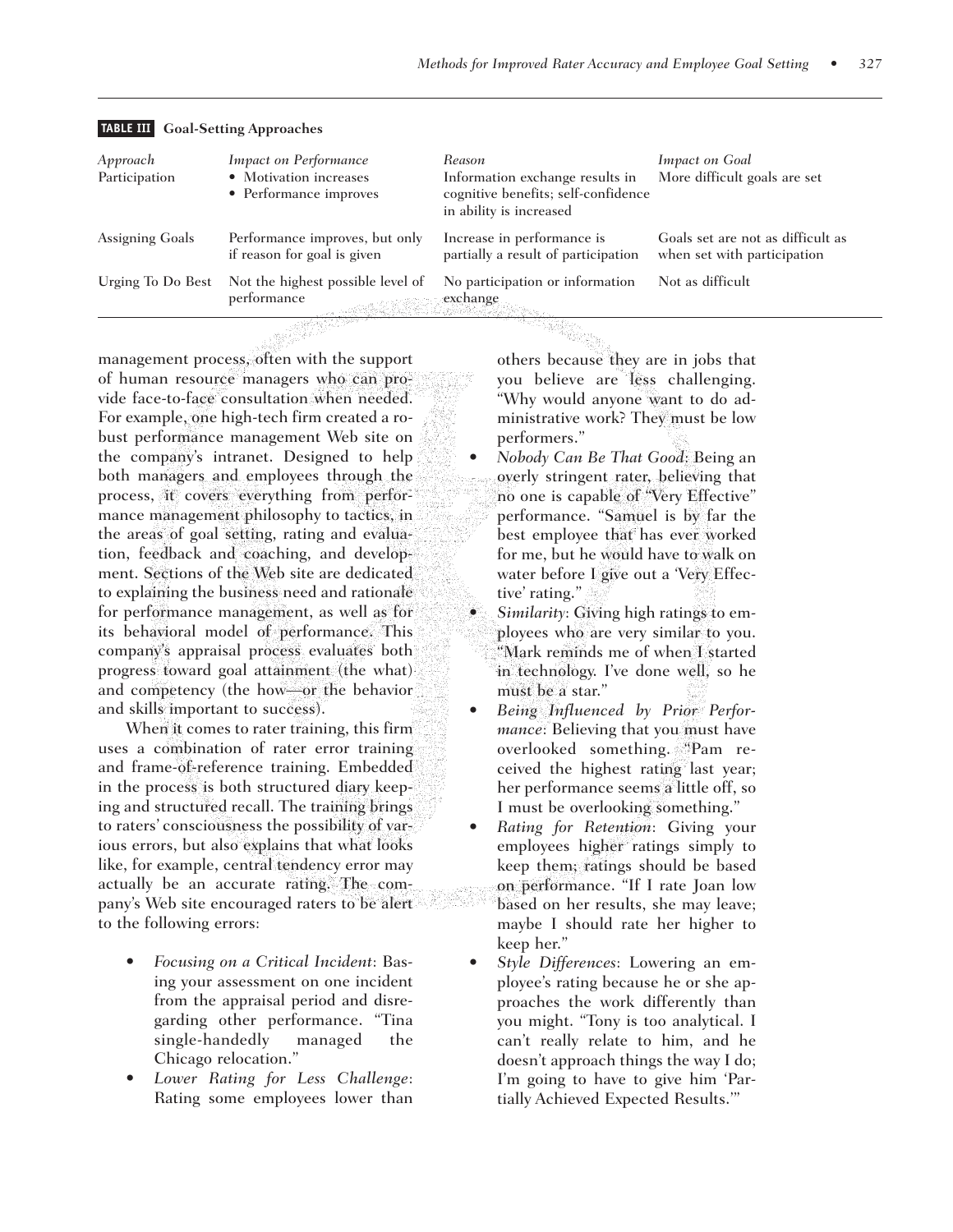*Organizations typically spend less time setting and establishing direction and goals than they spend evaluating employee performance…*

- *Emotional Rating*: Allowing strong feelings about an individual to influence a rating. For example, if you feel very positively about an employee, you may tend to see everything he or she does in a positive light. By the same token, if you have strong negative feelings, you may tend to see everything he or she does in a negative light.
- *Recent Performance Only*: Evaluating only the most recent events to determine a rating; a rating should be assessed on an entire year of performance.
- *Friendships*: Allowing personal relationships outside the office to influence an employee's rating. "John didn't perform up to par, but giving him the rating he deserves will damage our friendship, so I'll rate him 'Achieved Expected Results.'"

The human resource team works with line managers to help them further define and clarify what the different levels of expectations may look like for the various jobs or groups in their organizations.

#### *Goal Setting*

Organizations typically spend less time setting and establishing direction and goals than they spend evaluating employee performance at the end of the performance cycle. However, as organizations realize the value of having a robust performance management process, they are investing more time in establishing strategic direction and goal setting. The following are steps in a goal-setting process recommended by Mone and London (2002). While this is a logical sequence, dayto-day realities of organization life may not allow for completion of all the steps, particularly in the sequence we present. The first three steps are preliminary and a foundational part of good management practice, while the remaining steps are the core of a strong goal-setting program:

1. Managers tell their employees that they are starting the goal-setting

process for the upcoming performance year and indicate the time frame in which they want to have the goal-setting process completed. Managers outline the process for them.

- 2. In preparation, managers advise their employees to do the following to create a context for current goal setting: re-read the mission and vision for the company; re-read the de-
- partment's mission and vision; review their job descriptions; review their current goals, strategies, and tactics; identify any new overarching goals; and develop a working draft of team goals for their departments, if necessary (Fitzgerald, 1995). Of course, this assumes that these documents exist, are readily available, and are clear.
- 3. Managers share the overarching goals and department goals, if any, with their employees. They also share any other strategic messages that may be important for their employees to consider.
- 4. Using the above information, managers ask their employees to develop drafts of their performance goals, strategies, and tactics, and development goals.
- 5. Managers meet with each of their employees to review and discuss their goals, strategies, and tactics. During this meeting, managers will want to ensure that their employees' performance goals are aligned with the overall direction of the company and department, are challenging and meaningful, and are realistic. Managers will also want to ensure that each employee's development goals will help him or her to improve performance in the current job or acquire the skills or knowledge necessary to prepare for future jobs.
- 6. Once the goals, strategies, and tactics have been finalized to the managers' requirements, managers ask their employees to develop the goal measures of success and goal measurements.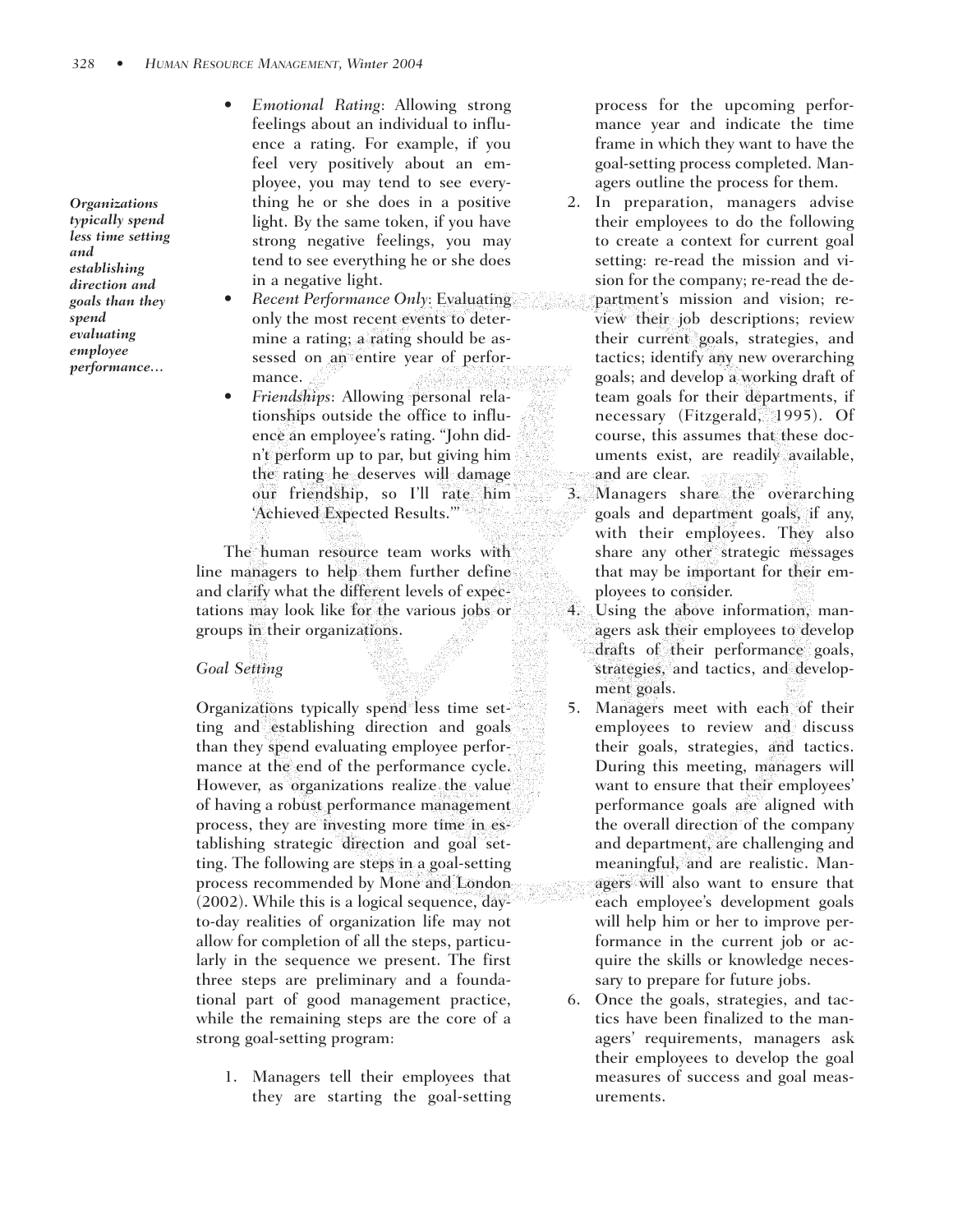- 7. Managers meet with their employees to review, discuss, and finalize measures.
- 8. Managers review their employees' goals, strategies, etc., with their managers, as necessary.
- 9. Managers communicate and discuss any changes with their employees and revise as necessary.
- 10. Managers and each of their employees should "sign off" on the agreedto goals, strategies, etc., and each should keep a copy for their files.

When organizations provide employees with an abundance of tools and resources to empower them to control and manage their performance, they also equip and enable employees to act in a self-regulatory mode, which ultimately leads to greater focus on goal achievement and performance success.

#### **Tracking and Evaluating Performance Management Programs**

This article has addressed several critical gaps between research and practice in the management and assessment of employee performance, particularly with reference to rater training and participation in goal setting. Since performance management programs have such a significant effect on the employee and the organization, human resource practitioners need to ensure that their organization's system is grounded in the latest research, in step with best practices, and aligned with organizational goals. The most effective method for ensuring that an organization's performance management system possesses these characteristics is to implement an ongoing, systematic evaluation process.

The application of formal program evaluation techniques to human resource systems and processes is gaining increased attention (Edwards, Scott, & Raju, 2003) and is recommended as a powerful tool for human resource practitioners. A properly conducted evaluation not only addresses the impact that a performance management system has on bottom-line results, but also focuses on the effectiveness of its key design elements (e.g., goal setting, evaluation, rater training, feed-

back and coaching, etc.). Human resource practitioners who are familiar with how to properly evaluate performance management systems will be positioned to ensure that their process effectively addresses the changing needs of the organization and its employees. The extent to which an organization's performance management system supports accurate ratings and encourages effective goal setting can be determined through a systematic evaluation process. The results of this evaluation can be used to recommend practical and scientifically sound interventions for improvement.

*Evaluation of Rater Accuracy*

Barnes-Farrell and Lynch (2003) have argued that an evaluation of rater accuracy should focus on the presence of conditions that support accurate ratings, such as trained, knowledgeable appraisers who understand the performance standards and have adequate opportunity to observe performance; have at their disposal a valid, reliable performance instrument; and operate in an organizational climate that facilitates and rewards accurate evaluations.

The first step in evaluating the supporting conditions for rater accuracy is to determine the appropriateness and relevance of the criteria by which employees' performances are being assessed. It is not unusual for organizations to revise or completely change their competency models every few years. While this may be sensible due to shifting corporate priorities, it can make the criteria for successful job performance a moving target. There are several key characteristics that need to be taken into account when evaluating performance criteria (Gottfredson, 1991). However, the predominant concern here is validity—to what extent are the performance criteria relevant to the organization's goals and individual's job requirements and how successfully have these criteria been translated into measures of performance—does the measure assess the performance it is designed to assess? An accurate assessment of performance can only be made when there is a clear link between the job requirements and the content of the evaluation.

*A properly conducted evaluation not only addresses the impact that a performance management system has on bottom-line results, but also focuses on the effectiveness of its key design elements.*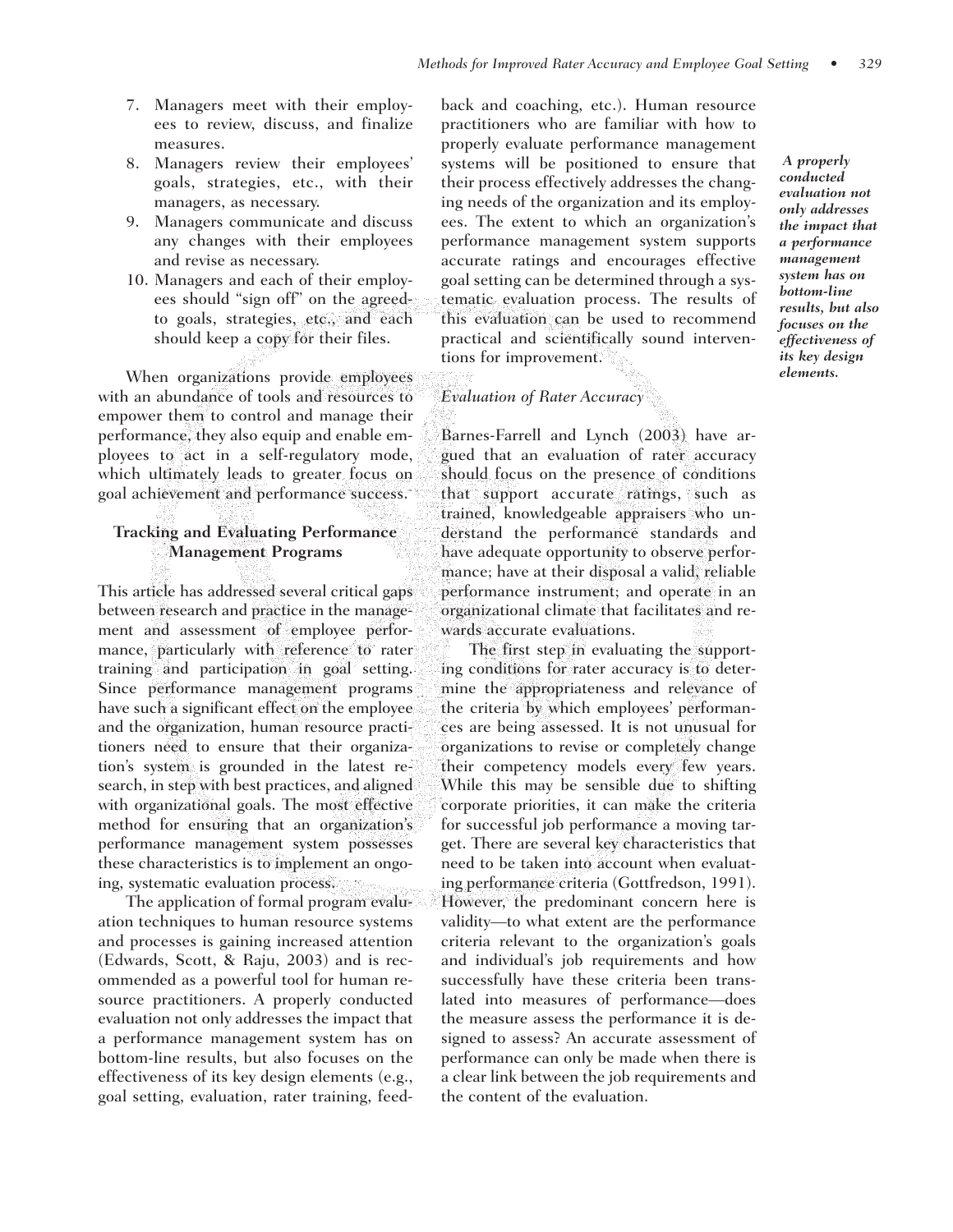Once the relevance of the performance criteria has been established, the other conditions supporting rater accuracy can be examined. The evaluation of the following three components of rater accuracy are addressed below: rating elevation and differentiation, performance rating instrument, and rater training.

*Rating elevation and differentiation.* As previously discussed, the evaluation of rater accuracy is challenging due to the absence of a "true" measure of performance to which actual performance ratings can be compared. The most important criteria for judging rater accuracy are those that most directly influence human resource decisions: (1) the overall elevation of performance ratings and  $(2)$ the degree to which ratings differentiate among employees, both within and across performance dimensions (Murphy & Balzer, 1989). Many organizations face the problem of inflated, undifferentiated performance ratings and, as a result, have difficulty relying upon this information for making critical personnel decisions. This has led some organizations to take such extreme measures as abandoning the use of performance ratings altogether or converting their performance measure into forced ranking systems. Both of these solutions can lead to undesirable consequences (e.g., excessive subjectivity, increased adverse impact) that could be avoided by implementing evaluation-derived recommendations that take into account both stakeholder needs and current research. While rater accuracy is challenging because there is no true score with which to compare ratings, this does not mean that "objective" performance measures are free of problems. Comparing ratings to objective measures such as bottom-line financial indicators, sales figures, or production figures (whichever might exist for the target job) may be useful; however, various deficiencies (e.g., inaccurate records, competition) and contamination (situational factors, such as peer performance) beyond individual performance may plague these measures as well.

The potential for rater bias against protected groups (e.g., women, ethnic minorities) must also be examined in the context of rating differentiation. That is, the performance ratings assigned to protected groups should be statistically compared to those assigned to the majority group to determine if there are significant differences. This analysis should be conducted on overall ratings as well as each performance dimension that factors into an overall rating. In addition, narrative documentation used to justify the ratings should be reviewed, with discrepancies noted between ratings for those employees receiving similar narratives. If a statistically significant difference is found in the ratings for one or more protected groups, it would be necessary to determine on what basis these differences exist and whether or not they are justified. This would include an investigation of demographic differences (e.g., education, job tenure), rating interactions between rater and ratee, and identification of other variables that may help explain these differences. A finding of performance differences should also lead to a review of the appraisal's validity, an evaluation of the raters' qualifications, and examination of the rater-training curriculum.

In addition to statistical analyses, focus groups, interviews, and reviews of relevant documentation are all useful tools for evaluating the existence and nature of rating elevation and differentiation. This analysis should be conducted on a yearly basis. As part of this review, it is generally recommended that any human resource systems that link to performance ratings, such as rewards and recognition provided across demographic groups, including compensation, promotion, bonus levels, and less formal rewards, be audited as well. The organization's legal staff should play an integral role in this part of the evaluation.

*Performance-rating instrument.* Barnes-Farrell and Lynch (2003) noted that there is no single, preferred rating instrument or format identified through best practices for ensuring accurate ratings. Their contention is that the evaluation of the measurement instrument hinges on two key questions: (1) Does the measure facilitate accurate communication of employee performance? and (2) Does its design align with the goals of measurement?

*…the evaluation of rater accuracy is challenging due to the absence of a "true" measure of performance to which actual performance ratings can be compared.*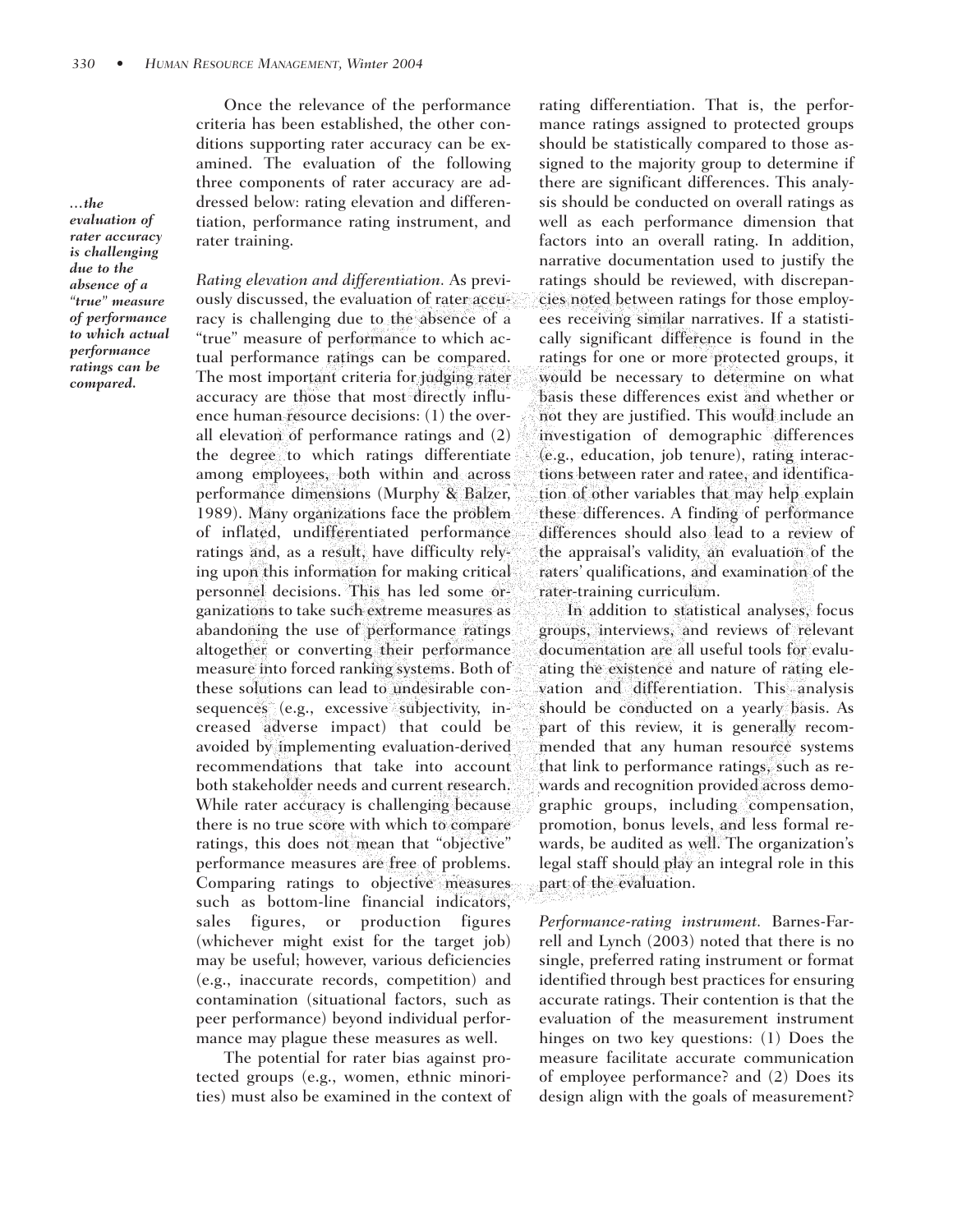The answers to these evaluation questions will have an impact on the instrument's accuracy, reliability, and acceptability of use.

Certain rating formats may facilitate communication of expectations and improve the quality of ratings (DeNisi, 1996). These formats are typically designed as behaviorally based instruments. This method involves standardizing the rating scale so that it is interpreted the same way by all raters and ratees. This is accomplished by attaching behavioral examples of performance, or "anchors," to various levels of the rating scale. These behavioral anchors are placed at points along the scale that reflect performance at varying proficiency levels. This serves to calibrate the raters and provide employees with examples of what is expected of their performance. The evaluation of rating formats should therefore answer the questions posed by Barnes-Farrell and Lynch (2003) and determine if the behavioral expectations are outlined to calibrate both rater and ratee.

*Rater training.* A key ingredient for ensuring accurate ratings is to provide training on all elements of the performance management process. Following the research cited in this article, the evaluation of the training curriculum should examine whether managers are trained on the performance philosophy of the organization and taught how to effectively gather information about performance expectations and make appropriate judgments. In addition, the training objectives should also be evaluated to ensure that managers understand and communicate the value of the performance management system and are fully capable of applying performance management standards uniformly when making judgments about employees.

The rater-training modules should be reviewed to ensure that frame-of-reference training has been included and if not, what alternative method is being used to help raters develop a performance schema for differentiating good from poor performance. The training evaluation should also determine if raters are being trained on the use of structured diary keeping and structured recall to help them organize performance information for later use in making ratings.

The curriculum should include training on the definitions and standards associated with the performance dimensions, the difference between observation and inference, documentation requirements, and a discussion of stereotypes/prejudices and their impact on ratings. In addition, raters should be trained on how to avoid errors in written comments, including comments that are inconsistent with numerical ratings.

Of course, human resource practitioners recognize that rater training is one part of a comprehensive appraisal system. Broader aspects of a performance management system are reflected in guidelines that incorporate rater training along with rating methods that are linked to important job behaviors and outcomes and use of appraisal results. For instance, Martin and Bartol (1998) recommended the following:

- Designate rating periods.
- Use clear and job-specific behaviorally based rating strategies, such as management by objectives (MBO) and behaviorally anchored rating scales (BARS).
- Base the appraisal on specific tasks the employee accomplishes or fails to accomplish, and the behaviors that are necessary to perform the job during the rating period.
- Provide space for written, individual standards of performance known to the employee.
- Conduct performance appraisal training for raters and ratees (training should include the role of the organization, rater, and ratee, and how the results will be used).
- Operate the system in a legally defensible manner (fair, job-related, bias-free).
- Link results of the performance appraisal process to the programs dependent on them (use the results to make decisions about people's pay, development, and assignments).
- Conduct performance appraisal on a schedule where findings support the organizational human resource systems.

*A key ingredient for ensuring accurate ratings is to provide training on all elements of the performance management process.*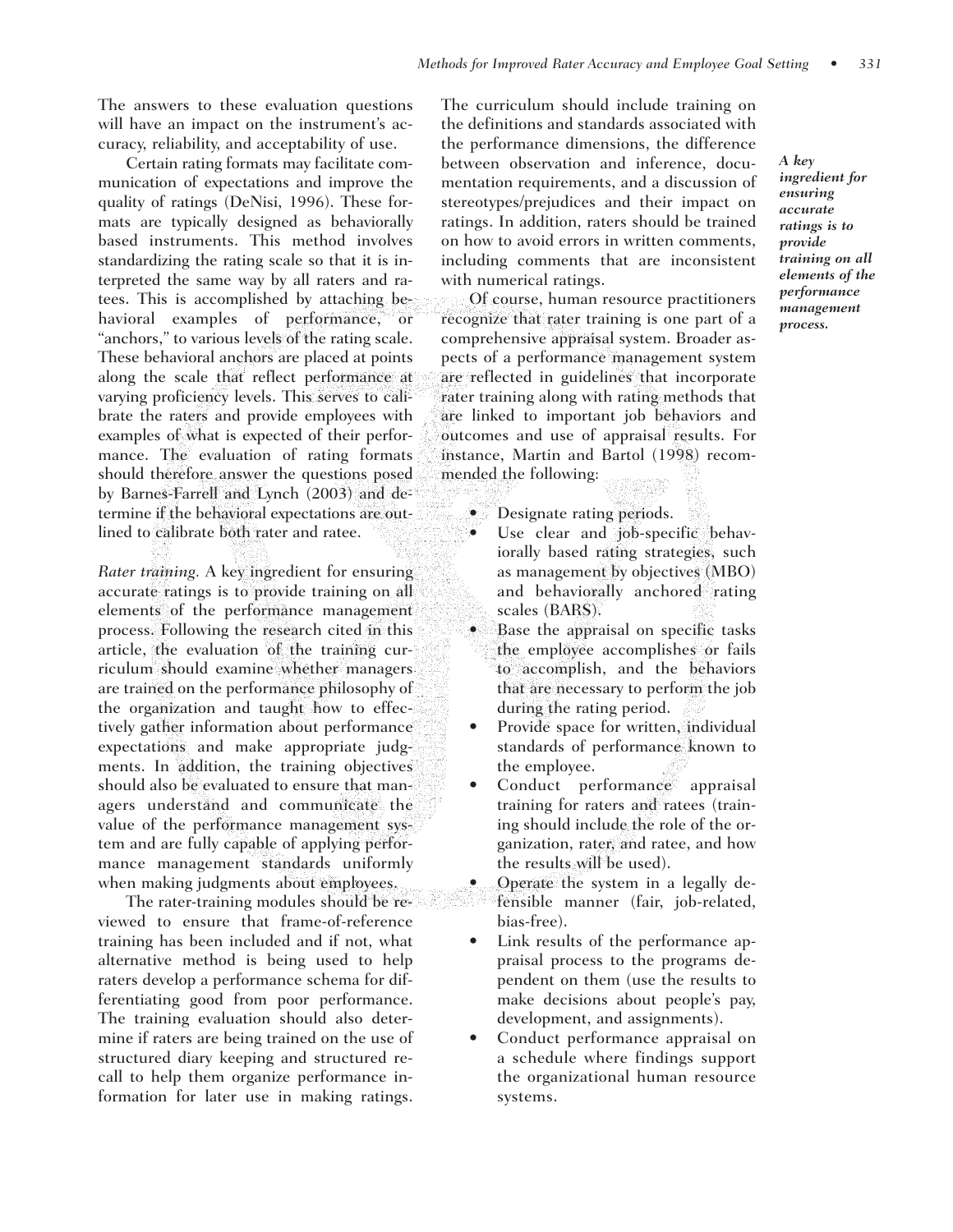• Clarify the standards used to appraise the job performance of the employees.

*Participation in goal setting is important, but it must be accompanied by an understanding of organizational goals, information about translating them into action, and support for meeting goals.* 

Finally, rater training should go beyond issues of improving rater accuracy to include providing constructive negative feedback. Managers generally dislike telling employees that they are not performing well. Moreover, employees don't want to hear negative messages and are likely to distort what is said and what they hear (cf. London, 2003). In addition, managers may not understand how to minimize employees' defensiveness. This is why coaches are often valuable, because they know how to provide such feedback. However, managers and other raters can be trained to provide this feedback.

#### *Evaluation of Goal Setting and Participation*

Participation in goal setting is important, but it must be accompanied by an understanding of organizational goals, information about translating them into action, and support for meeting goals. The evaluation of individual goal setting and participation should begin with a review of the process that managers and employees follow throughout the organization to establish goals. As previously pointed out, participation in goal setting improves performance, not because participation by itself is inherently motivating, but because it provides the employee with an increased understanding of expectations and strategies for goal accomplishment. Therefore, regardless of whether goals are assigned or employees and managers work together to develop their goals, the concern from an evaluation standpoint is whether employees understand why their goals have been set and what are the specific expectations and strategies for goal accomplishment. This is not to say that participation in goal setting is an unimportant aspect of the evaluation quite the contrary. As discussed earlier, participation in goal setting results in the establishment of more difficult goals, which in turn leads to increased commitment and higher performance. Therefore, an evaluation of how well an organization has incorporated learning about participative goal setting into practice can help to identify useful areas for intervention that may directly impact its bottom line.

The evaluation of participation in goal setting should first address the extent to which the goal-setting process is formalized and consistently used across organizational levels. Key evaluation questions here include: Is participation in goal setting a cultural norm that extends all the way up to the highest levels? Do the manager and employee partner in setting goals and expectations and how is this executed and tracked? Are managers and employees trained on how to set actionable goals that are aligned with the organization's goals? Are goals calibrated across employees at the same organizational level and if so, how is this accomplished and what impact does this have on goal complexity and commitment? This calibration process may inadvertently water down goal complexity and commitment if there is an attempt to "standardize" goals across employees within a business unit. If goals are assigned, rather than participatively set, how is the information conveyed and do employees have a say in how these goals will be accomplished?

The evaluation of participation in the goal-setting process should also focus on the impact of changing organizational priorities. When organizational priorities shift, how rapidly is this communicated and what effect does this have on changing/updating goals? To what extent do employees participate in defining new goals under these conditions? Does the performance management process require and reinforce a joint effort and accountability between manager and employee to establish and update goals and to give and ask for feedback?

Interviews with key executives as well as focus groups and/or surveys of managers and employees are effective means for capturing how the system actually works and where gaps may exist. In addition, an analysis of the organization's policies and business rules concerning the goal-setting process should be included as part of this review.

*Goal setting, coaching, and feedback.* As noted above, feedback and goals work together to affect performance. Coaching,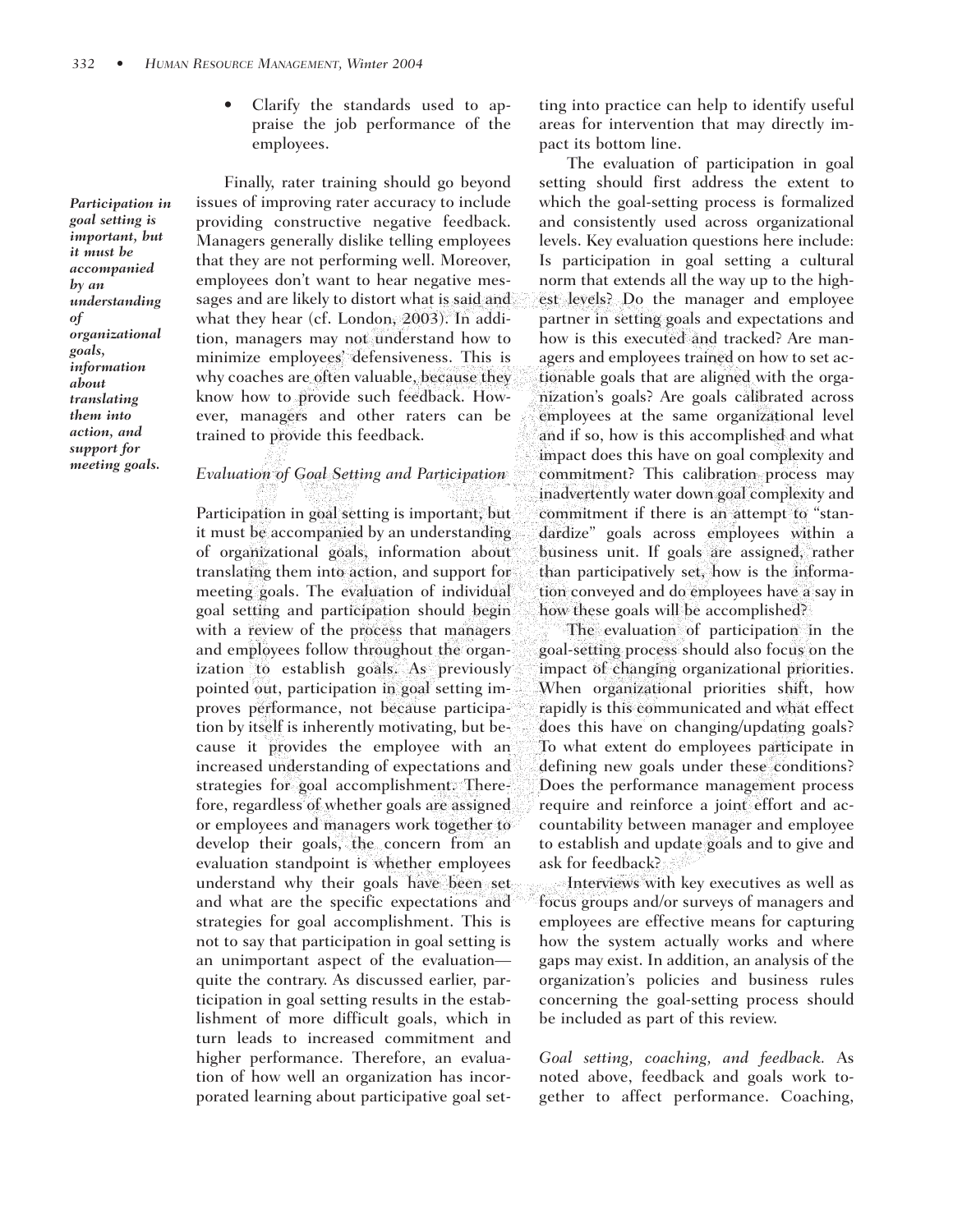from one's manager or a professional coach, supports feedback, participation in goal setting, and tracking goal accomplishment. Coaching and ongoing, timely, specific feedback play key roles in determining whether goals will lead to performance. As discussed above, coaching and feedback allow an employee to assess progress toward a goal and make necessary shifts in strategy as appropriate. Together, they reinforce the importance of the goal to the organization and help develop necessary proficiencies for goal accomplishment. An evaluation of the role of managers as coaches as an element of the performance management system will determine whether managers and employees meet regularly (at least quarterly) to discuss corporate goals and implications for their performance. Are these meetings tracked and documented? Are managers who demonstrate strong coaching skills recognized and rewarded? In addition, the evaluation should determine to what extent employees are actively involved in setting and seeking clarification for expectations, working toward goals, asking for feedback, keeping track of significant events, and identifying needs and resources. Is the process supported from the top down to enable open communication and the ongoing provision of feedback and coaching? The review of the coaching and feedback component should also identify what tools are available to managers and employees to assess barriers (individual and/or environmental) to goal accomplishment and what resources are at their disposal to address these issues. Evaluation data can be collected from both employees and managers through focus groups or surveys.

*Training.* The performance management training curriculum should be reviewed to ensure that managers and employees are trained on setting and writing goals that are specific, challenging, actionable, and aligned with the organization's goals. The training should also focus on increasing one's self-efficacy. Evaluation questions should address how well the training program teaches employees to operate in a self-regulatory mode and whether instruction is provided on techniques such as verbal self-guidance and

strategies for coping with barriers to goal accomplishment. In addition, the training should be evaluated to ensure that managers are trained on providing feedback, coaching/mentoring, and observing and documenting performance. Employee training should also be reviewed to ensure that employees are provided with information on the process and trained on how to work collaboratively with the manager to set goals and how to ask for and receive feedback.

Several studies examined attitudinal outcomes associated with goal-setting and performance management processes. Managers with a style that incorporates appraisal participation, goal setting, and feedback were viewed by employees as more effective counselors and communicators of feedback, and as having a more favorable impact on employee motivation and productivity (Reed & Roberts, 1996). Taylor and Pierce (1999) evaluated the introduction of a performance management system by examining changes in employees' satisfaction, ratings of cooperation with one's supervisor, and organizational commitment. They found that worker satisfaction and cooperation ratings increased for low performers but declined for high performers after the initial rating and bonus distribution. Presumably, high performers were put off by the introduction of the system.

#### **Conclusion**

We suggested ways that human resource managers can incorporate research results into the design and ongoing evaluation and refinement of ratings and the goal-setting component of performance management systems. Educating managers and employees in the range and meaning of the expected performance dimensions can help them recognize desired behaviors, evaluate performance accurately, and provide meaningful feedback, as well as guide their own goal setting and performance tracking. Appraisal discussions, feedback workshops, and coaching can facilitate these processes. The development of a performance management system is a continuous process reflective of changes in organizational direction and changes in technology (e.g., using online methods for training

*Educating managers and employees in the range and meaning of the expected performance dimensions can help them recognize desired behaviors, evaluate performance accurately, and provide meaningful feedback, as well as guide their own goal setting and performance tracking.*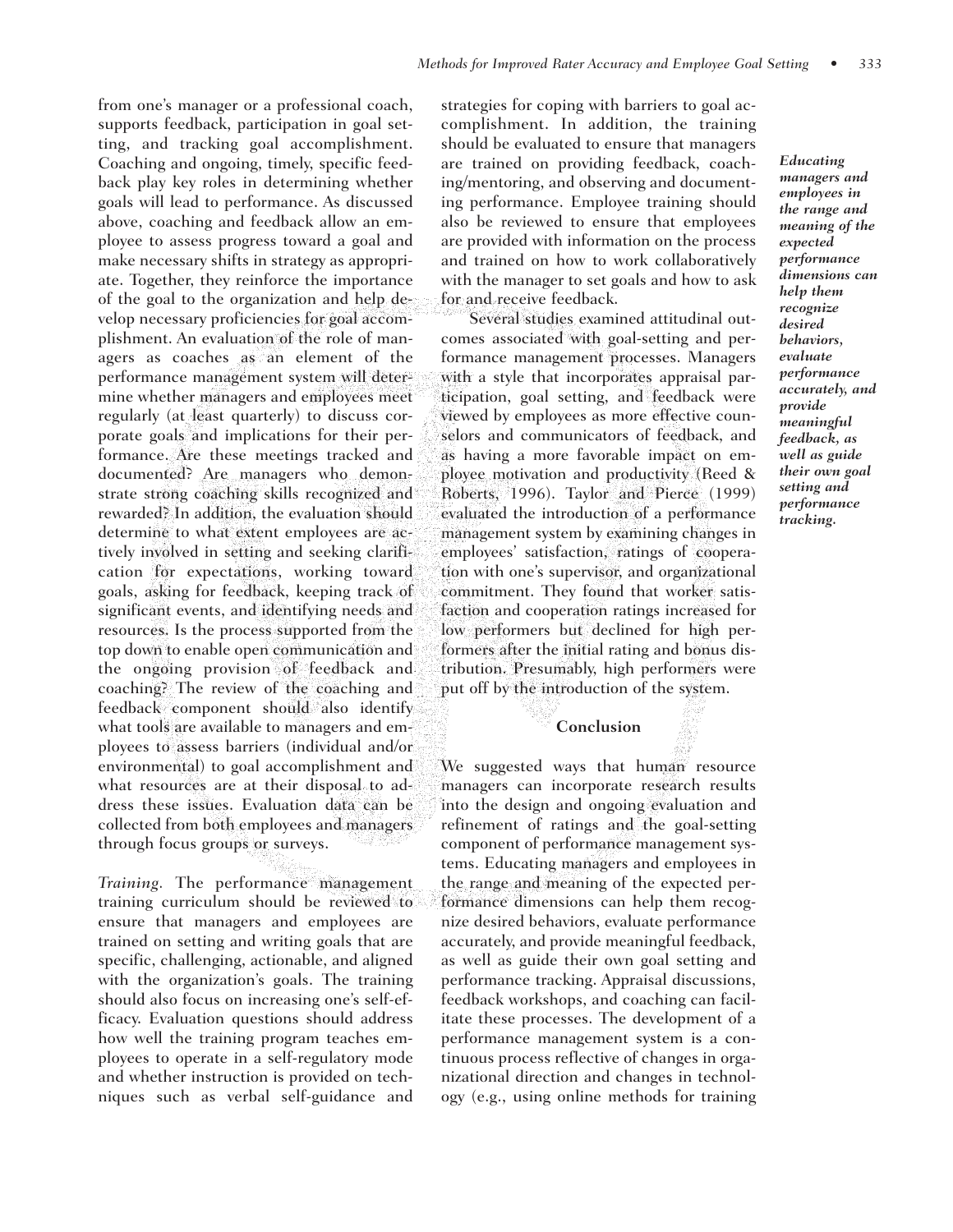and collecting performance ratings). Goal setting and performance evaluation can be used to establish a broad range of developmental assignments. Ongoing program evaluation is needed to identify areas for continuous improvement of the system.

**MANUEL LONDON** is a professor and director of the Center for Human Resource Management at the State University of New York at Stony Brook. He received his PhD in organizational psychology from Ohio State University. His areas of research are career and management development, multisource (360-degree) feedback, and organization change. Recent books include *Leadership Development* (2002, Erlbaum) and *Job Feedback* (2nd ed., 2003, Erlbaum).

**EDWARD M. MONE** has more than 25 years of experience in career, leadership, and organization change and development. He is currently vice president of organization development for Computer Associates, where he is responsible for learning and development, performance management, career management, and succession planning and leadership development. Previously, he held executive human resource positions at Cablevision Systems, Booz Allen & Hamilton, and AT&T. He is an adjunct professor of management at the State University of New York at Stony Brook. He holds an MA in counseling psychology. His recent books are *HR to the Rescue: Case Studies of HR Solutions to Business Challenges* (1998, Gulf) and *Fundamentals of Performance Management* (2002, Spiro Business Guides).

**JOHN C. SCOTT** is vice president and cofounder of Applied Psychological Techniques (APT), a human resources consulting firm that specializes in the design and validation of selection and assessment technologies, staffing for organizational change, performance management, and employment litigation support. He received his PhD from the Illinois Institute of Technology in 1985. He directs consulting services in the areas of selection development and validation, skills assessment, survey design, performance management, and executive assessment. Scott has served on the program and review committees for Division 14 of the American Psychological Association, the Society for Industrial and Organizational Psychology's Professional Practice Book Series editorial board, and is a frequent presenter in the area of selection and assessment. He is coeditor of *The Human Resources Program-Evaluation Handbook* (2003, Sage).

## **REFERENCES**

- Bandura, A. (1997). Self-efficacy: The exercise of control. New York: Freeman.
- Barnes-Farrell, J.L, & Lynch, A.M. (2003). Performance appraisal and feedback programs. In J. E. Edwards, J. C. Scott, & N. S. Raju (Eds.), The human resources program-evaluation handbook (pp. 155–176). Thousand Oaks, CA: Sage Publications.
- Bernardin, H. J., & Buckley, M. R. (1981). Strategies in rater training. Academy of Management Review, 6, 205–212.
- Cronbach, L. J. (1955). Processes affecting scores

on understanding of others' and "assumed similarity." Psychological Bulletin, 59, 177–193.

- DeNisi, A. S. (1996). Cognitive approach to performance appraisal: A program of research. New York: Routledge.
- DeNisi, A. S., & Peters, L. H. (1996). Organization of information in memory and the performance appraisal process: Evidence from the field. Journal of Applied Psychology, 81(6), 717–737.
- Drucker, P. (1954). The practice of management. New York: Harper.
- Edwards, J.E., Scott, J.C., & Raju, N.S. (2003). The human resources program-evaluation handbook. Thousand Oaks, CA: Sage Publications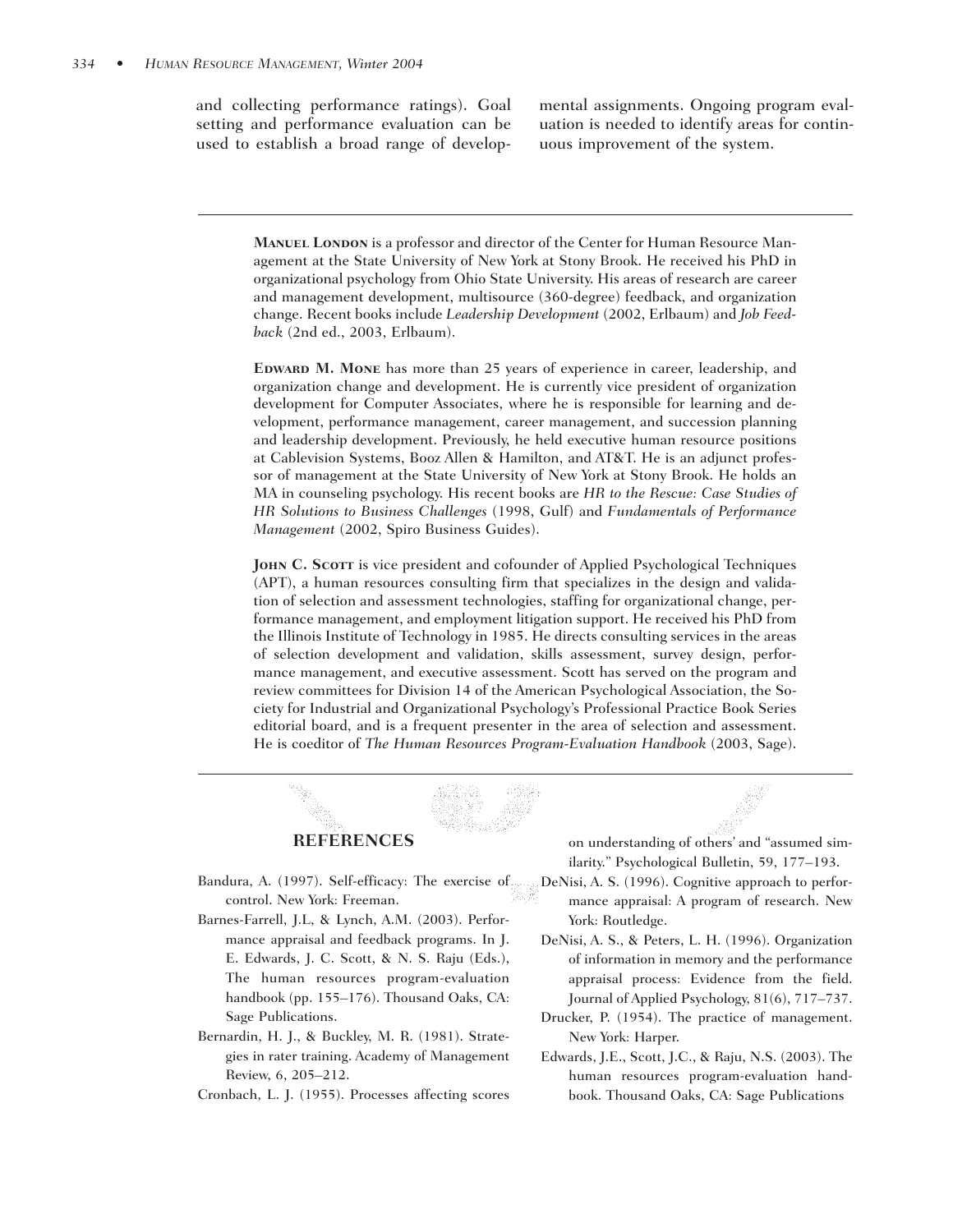- Fitzgerald, W. (1995). Forget the form in performance appraisals. HR Magazine, 40(12), 136+.
- Gottfredson, L.S. (1991). The evaluation of alternative measures of job performance. In A. K. Wigdor, B. F. Green Jr. (Eds.), Performance assessment for the workplace, Volume 2: Technical issues (pp. 75–126). Washington, DC: National Academy of Sciences Press.
- Greguras, G. J., Robie, C., Schleicher, D. J., & Goff, M., III. (2003). A field study of the effects of rating purpose on the quality of multisource ratings. Personnel Psychology, 56, 1–21.
- Hakel, M. D. (1980, April). An appraisal of performance appraisal: Sniping with a shotgun. Paper presented at the First Annual Scientist-Practitioner Conference in Industrial-Organizational Psychology, Virginia Beach, VA.
- Hedge, J. W., & Kavanagh, M. J. (1988). Improving the accuracy of performance evaluations: Comparison of three methods of performance appraiser training. Journal of Applied Psychology, 73(1), 68–73.
- Ilgen, D. R., Fisher, C. D., & Taylor, M. S. (1979). Consequences of individual feedback on behavior in organizations. Journal of Applied Psychology, 64, 349–371.
- Klein, H. J., Wesson, M. J., Hollenbeck, J. R., & Alge, B. J. (1999). Goal commitment and the goal-setting process: Conceptual clarification and empirical synthesis. Journal of Applied Psychology, 84(6), 885–896.
- Latham, G. (2002). The reciprocal effects of science on practice: insights from the practice and science of goal setting. Canadian Psychology, 42, 1–11.
- Latham, G. P., Erez, M., & Locke, E. (1988). Resolving scientific disputes by the joint design of crucial experiments by the antagonists: Application to the Erez-Latham dispute regarding participation in goal setting. Journal of Applied Psychology, 73, 753–772.
- Latham, G. P., & Marshall, H. A. (1982). The effects of self-set, participatively set, and assigned goals on the performance of government employees. Personnel Psychology, 35, 399–404.
- Latham, G. P., Mitchell, T. R., & Dosset, D. L. (1978). The importance of participative goal setting and anticipated rewards on goal difficulty and job performance. Journal of Applied Psychology, 63, 163–171.
- Latham, G. P., & Saari, L. M. (1979). The effects of holding goal difficulty constant on assigned and

participatively set goals. Academy of Management Journal, 22, 163–168.

- Latham, G. P., Steele, T. P., & Saari, L. M. (1982). The effects of participation and goal difficulty on performance. Personnel Psychology, 35, 677–686.
- Latham, G. P., & Yukl, G. A. (1976). Effects of assigned and participative goal setting on performance and job satisfaction. Journal of Applied Psychology, 61, 166–171.
- Locke, E. A. (1991). The motivation sequence, the motivation hub, and the motivation core. Organizational Behavior and Human Decision Processes, 50, 288–299.
- Locke, E. A., Alavi, M., & Wagner, J. (1997). Participation in decision making: An information exchange perspective. In G. Ferris (Ed.), Research in personnel and human resources management (Vol. 15, pp. 293-331). Greenwich, CT: JAI Press.
- Locke, E. A., & Latham, G. P. (1990). A theory of goal setting and task performance. Englewood Cliffs, NJ: Prentice Hall.
- Locke, E. A., & Latham, G. P. (2002). Building a practically useful theory of goal setting and task motivation. American Psychologist, 57(9), 705–717.
- London, M. (2003). Job feedback (2nd ed.). Mahwah, NJ: Erlbaum.
- Martin, D. D., & Bartol, K. M. (1998). Performance appraisal: Maintaining system effectiveness. Public Personnel Management, 27(2), 223–230.
- Mone, E. M., & London, M. (2002). Fundamentals of performance management. London, England: Spiro.
- Murphy, K. R., & Balzer, W. K. (1989). Rater errors and rating accuracy. Journal of Applied Psychology, 74(4), 619–624.
- Oettingen, G., Pak, H.J., & Schnetter, K. (2001). Self-regulation of goal setting: Turning free fan-
- tasies about the future into binding goals. Journal of Personality and Social Psychology, 80(5), 736–753.
- Reed, T., & Roberts, G. E. (1996). Performance appraisal participation, goal setting, and feedback. Review of Public Personnel Administration, 16(4), 29–60.
- Rodgers, R., & Hunter, J. E. (1991). Impact of management by objectives on organizational productivity. Journal of Applied Psychology, 76(2), 322–336.